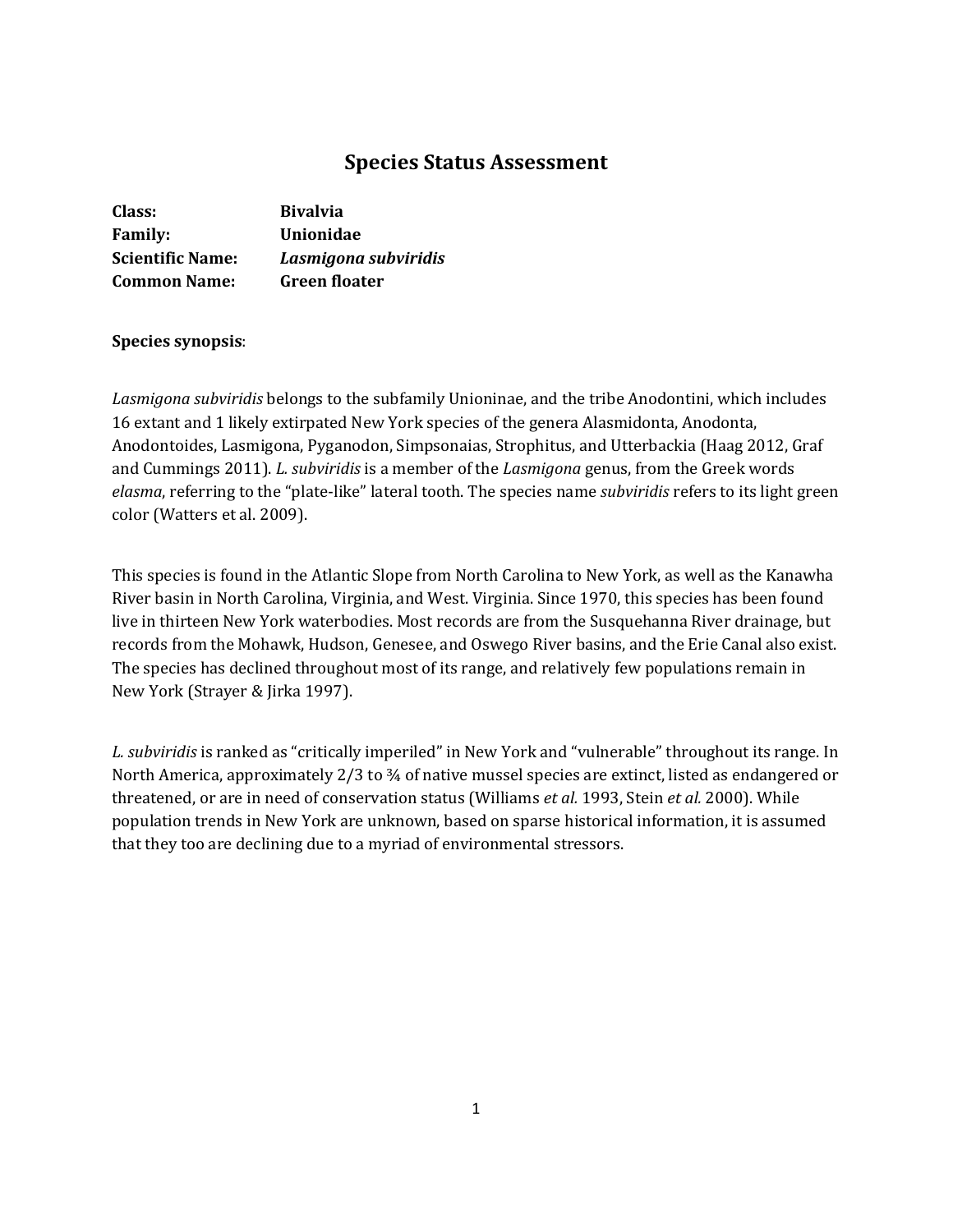# **I. Status**

# **a. Current and Legal Protected Status**

- **i. Federal \_\_\_\_ \_\_\_\_\_**None**\_\_\_\_\_\_\_\_\_\_\_\_\_\_\_\_\_\_\_\_\_\_\_\_\_\_\_\_\_\_Candidate? \_\_\_\_No\_\_**
- **ii. New York \_\_\_\_\_**Threatened Species of Greatest Conservation Need**\_\_\_\_\_\_\_**

# **b. Natural Heritage Program Rank**

- **i. Global billional c G3** Vulnerable
- **ii. New York** S1S2 Critically imperiled/Imperiled **Tracked by NYNHP?** \_Yes**\_**

# **Other Rank:**

IUCN Red List Category: Near threatened American Fisheries Society Status: Threatened (1993) Species of Regional Northeast Conservation Concern (Therres 1999)

### **Status Discussion:**

*L. subviridis* has recently been found more infrequently and generally in lower numbers than in the past, with many documented extirpated occurrences. However, this species is easier to overlook than others and might be under-sampled. It still maintains a wide range, although there is considerable confusion as to the taxonomy of this species in the northern part of its range. Although occurrences are still widespread, decline is evident at many localities and historical extirpations have occurred in Georgia and Kentucky (NatureServe 2013).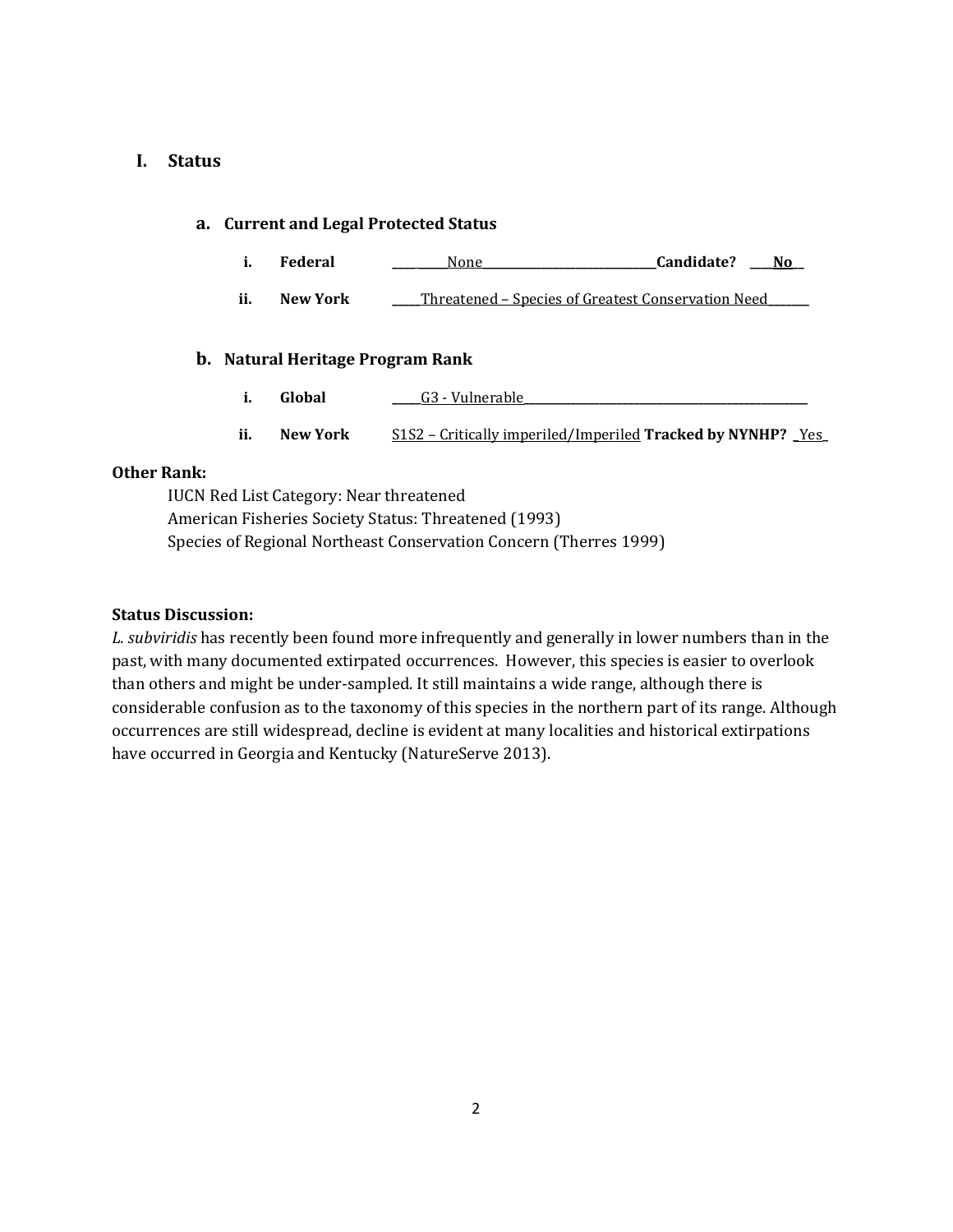# **II. Abundance and Distribution Trends**

# **a. North America**

**b**.

| i. Abundance      |  |
|-------------------|--|
|                   |  |
| ii. Distribution: |  |
|                   |  |
|                   |  |
| Regional          |  |
| i. Abundance      |  |
|                   |  |
| ii. Distribution: |  |
|                   |  |
|                   |  |
|                   |  |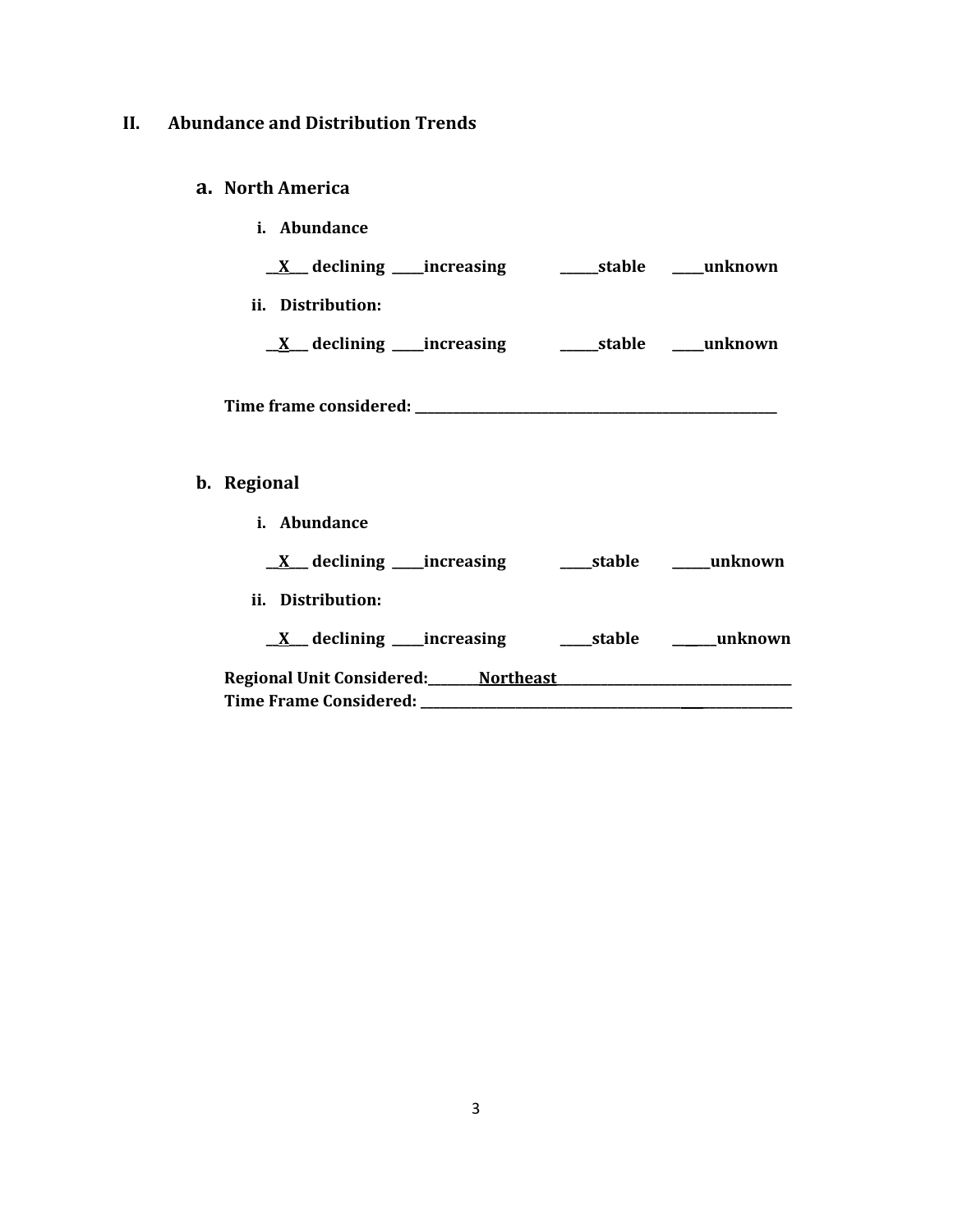**c. Adjacent States and Provinces**

| <b>CONNECTICUT</b>                                                                        | Not Present $\mathbf{X}$ | No data ______ |
|-------------------------------------------------------------------------------------------|--------------------------|----------------|
| <b>MASSACHUSETTS</b>                                                                      | Not Present $X$          | No data        |
| <b>NEW JERSEY</b>                                                                         | Not Present              | No data ______ |
| <i>i.</i> Abundance                                                                       |                          |                |
|                                                                                           |                          |                |
| ii. Distribution:                                                                         |                          |                |
|                                                                                           |                          |                |
| Time frame considered: 1970-present 1970-promotion and the frame considered: 1970-present |                          |                |
| Listing Status: ____ S1 - Endangered __________________                                   |                          | SGCN? Yes      |

The green floater has not been recorded live in NJ since 1996 – this sighting is of one individual, recorded in the Stony Brook, Mercer County. Since then, several older shells have been taken from the Pequest River, Warren County (Davenport, 2012).

| <b>ONTARIO</b>    | Not Present $\mathbf{X}$ | No data $\_\_\_\_\_\_\_\_\_\_\_\_\_\_\_\_$ |
|-------------------|--------------------------|--------------------------------------------|
| PENNSYLVANIA      | Not Present ________     | No data ______                             |
| i. Abundance      |                          |                                            |
|                   |                          |                                            |
| ii. Distribution: |                          |                                            |
|                   |                          |                                            |
|                   |                          |                                            |
|                   |                          |                                            |
|                   |                          |                                            |
| <b>QUEBEC</b>     | Not Present $X$          | No data $\_\_$                             |
| <b>VERMONT</b>    | Not Present $X$          | No data                                    |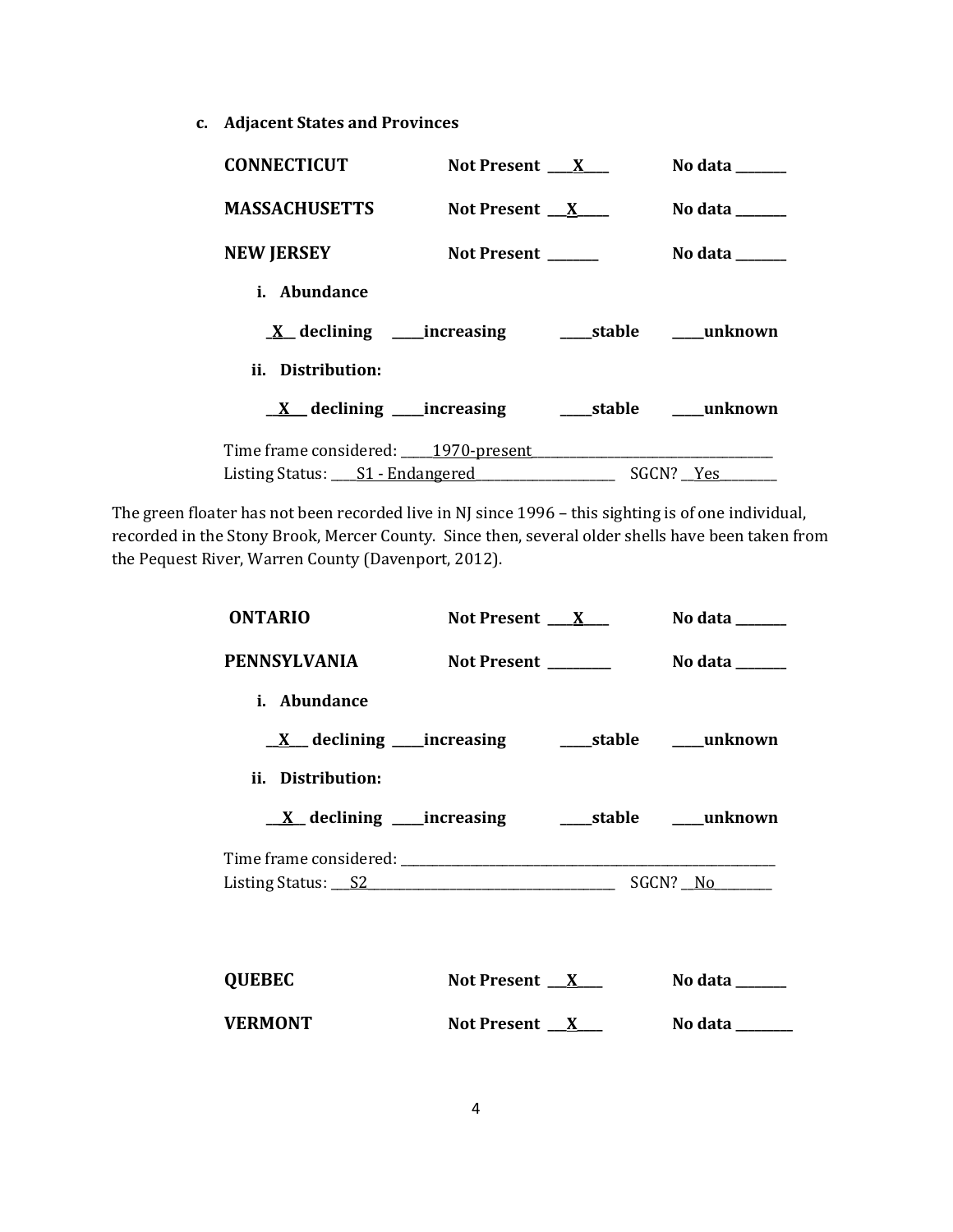| d. NEW YORK                                   | No data |  |  |
|-----------------------------------------------|---------|--|--|
| <i>i.</i> Abundance                           |         |  |  |
|                                               |         |  |  |
| ii. Distribution:                             |         |  |  |
| declining increasing X stable ______ unknown  |         |  |  |
| Time frame considered: Time frame considered: |         |  |  |

# **Monitoring in New York.**

As part of a State Wildlife Grant, NYSDEC Region 8 Fisheries and Wildlife staff is conducting a baseline survey of tributaries in central and western New York for native freshwater mussels 2009 – 2017.

# **Trends Discussion:**

Trends for New York populations are difficult to determine as most historic data comes from opportunistic naturalist collections, as opposed to more comprehensive baseline surveys. For example, mussels were documented for the first time in 50 of the 106 streams surveyed to date by the Southern Lake Ontario mussel inventory project (Mahar & Landry 2015). This is because many of these streams had never before been surveyed for mussels, not because mussel distribution has dramatically increased. In North America, approximately 2/3 to ¾ of native mussel species are extinct, listed as endangered or threatened, or are in need of conservation status (Williams *et al.*  1993, Stein *et al.* 2000). Based on New York's Natural Heritage S-rank, sparse historical data, and the plight of North America's freshwater mussels, it is assumed that trends are declining due to a myriad of environmental stressors.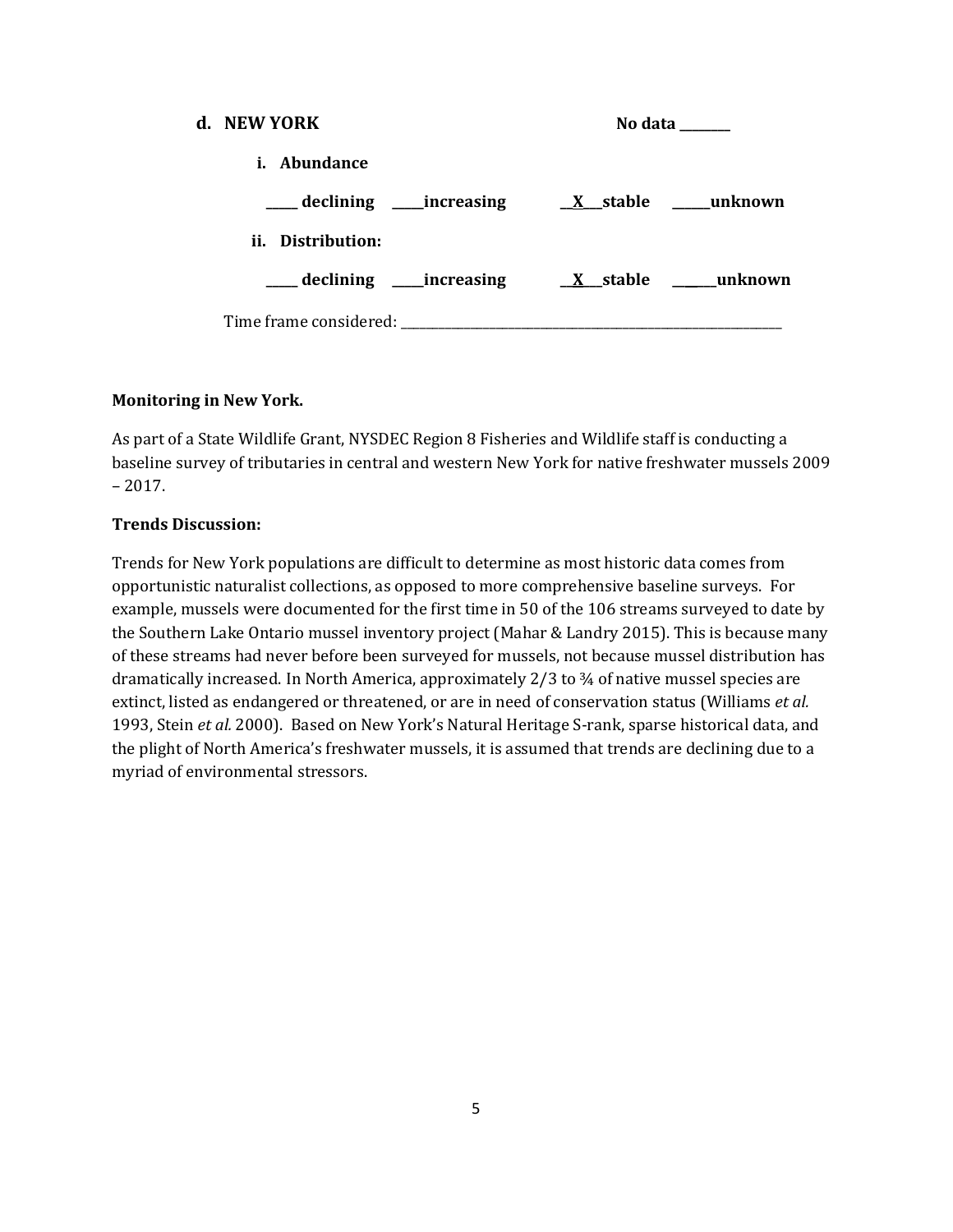

Figure 1. *L. subviridis* distribution in North America (NatureServe 2013).



Figure 2. Post 1970 distribution *of L. subviridus* in New York (Mahar & Landry 2015, Harman and Lord 2010, The Nature Conservancy 2009, New York Natural Heritage Program 2013, White et al. 2011). $\ddot{\bullet}$  $\ddot{\bullet}$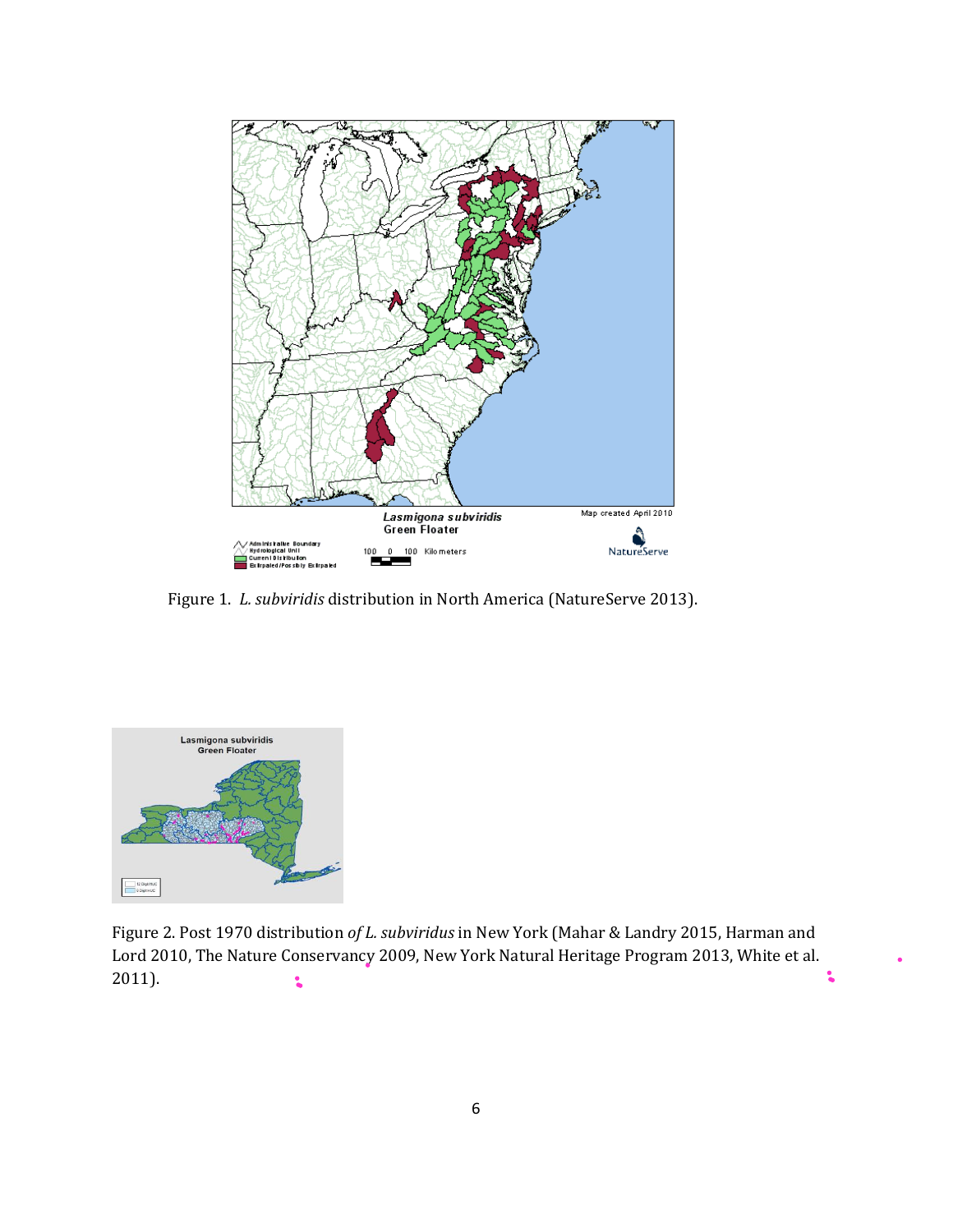#### **III. New York Rarity, if known:**

| Historic      | # of Animals | # of Locations        | % of State                |
|---------------|--------------|-----------------------|---------------------------|
| prior to 1970 | unknown      | $\sim$ 14 waterbodies | 11 of 56 HUC 8 watersheds |
| prior to 1980 |              |                       |                           |
| prior to 1990 |              |                       |                           |

#### **Details of historic occurrence:**

Most of the records from New York are from the Susquehanna River drainage (approximately nine waterbodies), where *L. subviridis* was widespread. NY Natural Heritage Program (2013) reported occurrences in the Susquehanna from both Willseyville Creek and Cayuta Creek in 1959. *L. subviridis* was not found at either of these sites upon revisit in the late 1990's. It has been reliably recorded from a few sites in the Mohawk and Hudson Rivers, although not in the last century*. L. subviridis* was also recorded prior to 1970 in the Oswego River basin near Syracuse; Chittenango Creek (1956); the Erie Canal near Baldwinsville; and the Genesee River drainage (Strayer & Jirka, 1997).

| Current |                 | # of Animals # of Locations | % of State               |
|---------|-----------------|-----------------------------|--------------------------|
|         | $\sim$ 514 live | 13 confirmed waterbodies    | 7 of 56 HUC 8 watersheds |

#### **Details of current occurrence:**

Since 1970, *L.subviridis* has been found in thirteen New York State waterbodies (Figure 2).

A recent State Wildlife Grants funded survey of portions of the Susquehanna basin detected live *L. subviridis* at 7 sites in the Unadilla River (79 live), 7 sites in the Chenango River (20 live), 6 sites in the Susquehanna River (155 live), 5 sites in the Tioughnioga River (45 live), 5 sites in the Chemung River (51 live) (8 live – Mahar & Landry 2014), and 2 sites in the Sangerfield River (10 live) (Harman &, Lord 2010). There are also reports of live mussels from 3 sites in Catatonk Creek (3 live) (Harman &, Lord 2010; NY Natural Heritage Program, 2013). In the Cohocton subbasin, *L. subviridis* was found live in Fivemile Creek (40 live) and in the Cohocton River near Bath (102 live) (Mahar & Landry 2014).

In the Genesee River basin, three live specimens were found in the Genesee River at Mt. Morris and at least one live specimen was found at Geneseo (Livingston Co). Additional live individuals were found in Black Creek (Allegany Co), a tributary to the upper Genesee River. Fresh shells were also found in the Genesee River, including a juvenile specimen just downstream of Honeoye Creek confluence (Rush, Monroe Co.) and an adult specimen just upstream of Oatka Creek confluence (Henrietta, Monroe Co.) (Mahar & Landry 2015).

In the Seneca basin, *L. subviridis* was found live in Crane Brook (3 live) and Fall Creek (1 live) (Mahar & Landry 2015).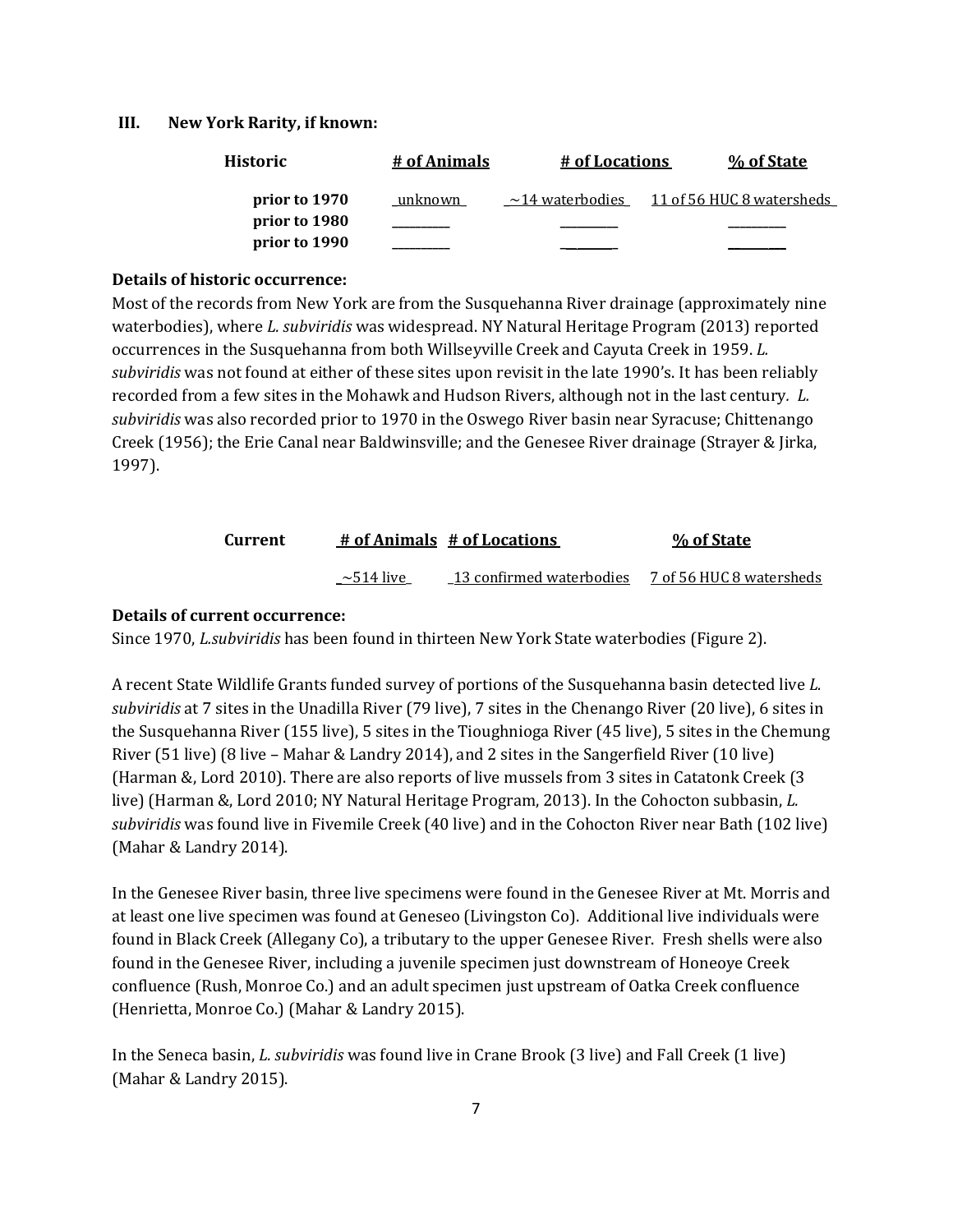Two specimens of *L. subviridis* were reported from the Grass River drainage in northern New York's St. Lawrence basin (1996), but this record is well out of the known range of the species and must be verified (Strayer & Jirka 1997).

#### **New York's Contribution to Species North American Range:**

| % of NA Range in New York | <b>Classification of New York Range</b> |  |  |
|---------------------------|-----------------------------------------|--|--|
| $\frac{100}{2}$ (endemic) | <u>__X</u> _Core                        |  |  |
| $-76-99$                  | ___ Peripheral                          |  |  |
| $-51-75$                  | Disjunct                                |  |  |
| 26-50                     | Distance to core population:            |  |  |
| 1-25                      |                                         |  |  |

# **IV. Primary Habitat or Community Type:**

**1.** Medium River; Low Gradient; Assume Moderately Buffered (Size 3+ rivers); Transitional Cool **2.** Medium River; Moderate-High Gradient; Assume Moderately Buffered (Size 3+ rivers); Warm **3.** Medium River; Low-Moderate Gradient; Assume Moderately Buffered (Size 3+ rivers); Warm

**Habitat or Community Type Trend in New York:**

| <b>Declining</b>                                   | Stable | Increasing | X Unknown |
|----------------------------------------------------|--------|------------|-----------|
| Time frame of decline/increase: __________________ |        |            |           |
| <b>Habitat Specialist?</b>                         |        | X Yes      | No        |
| <b>Indicator Species?</b>                          |        | X Yes      | No        |

# **Habitat Discussion:**

*L. subviridis* is considered to be a species of creeks and small rivers (Watters et al. 2009, Strayer & Jirka 1997, Ortman 1919). Watters et al. (2009) noted that it is not typically a large river species.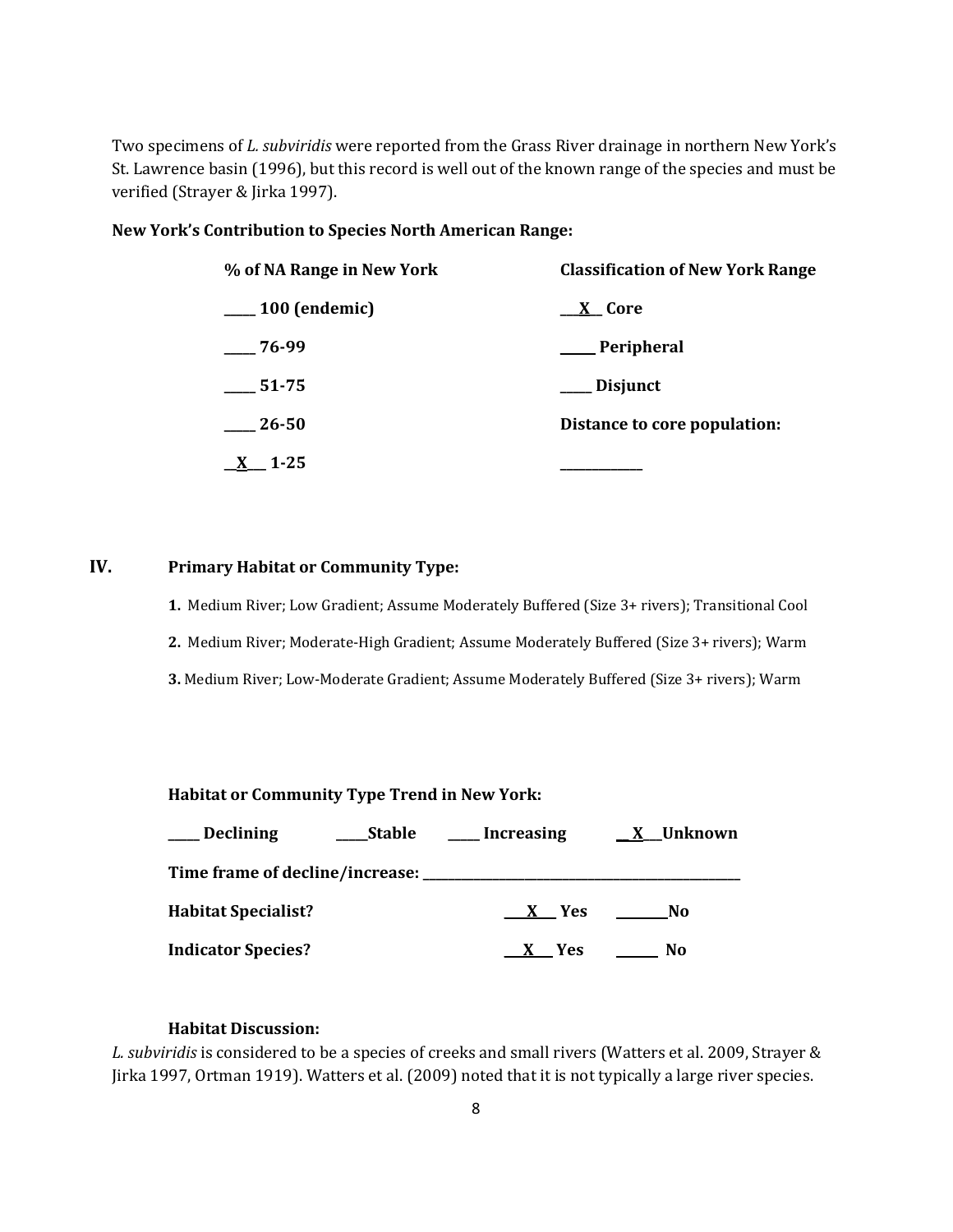Despite this, in New York, this species has been most commonly found in large and medium sized rivers (Susquehanna River, Chemung River, Chenango River, Unadilla River, Tioghnioga River, Genesee River). *L. subviridis* is most commonly found in gravel or sandy substrate in water depths of one to four feet (NatureServe 2013, Ortmann 1919, Spoo 2008, Watters et al. 2009). It is thought to be intolerant of strong currents and occurs in pools and other calm water areas (Ortmann 1919, Watters et al. 2009, NatureServe 2013). It seems to occur more often in good condition (Watters et al., 2009), good water quality (NatureServe 2013), hydrologically stable streams than in those subject to severe floods and droughts (Strayer & Jirka 1997).

# **V. New York Species Demographics and Life History**

**\_\_\_X\_\_\_ Breeder in New York**

**\_\_X\_\_\_ Summer Resident**

**\_\_X\_\_\_ Winter Resident**

- **\_\_\_\_\_ Anadromous**
- **\_\_\_\_\_ Non-breeder in New York**
	- **\_\_\_\_\_ Summer Resident**
	- **\_\_\_\_\_ Winter Resident**
	- **\_\_\_\_\_ Catadromous**
- **\_\_\_\_\_ Migratory only**
- **\_\_\_\_\_Unknown**

# **Species Demographics and Life History Discussion:**

This species has a periodic life history strategy, characterized by moderate to high growth rate, low to intermediate life span, age at maturity, and fecundity, but generally smaller body size than opportunistic species. Most species are long-term brooders. This life history strategy is considered an adaptation to allow species to persist in unproductive habitats or habitats that are subject to large-scale, cylindrical environmental variation or stress (Haag 2012).

*L. subviridis* is a short lived species, usually living 3 to 4 years, and rarely attaining 7 years of age (Watters et al. 2009). It is one of few hermaphroditic unionids (Strayer & Jirka 1997, Watters et al. 2009). Hermaphroditism affords benefits when population densities are low; under such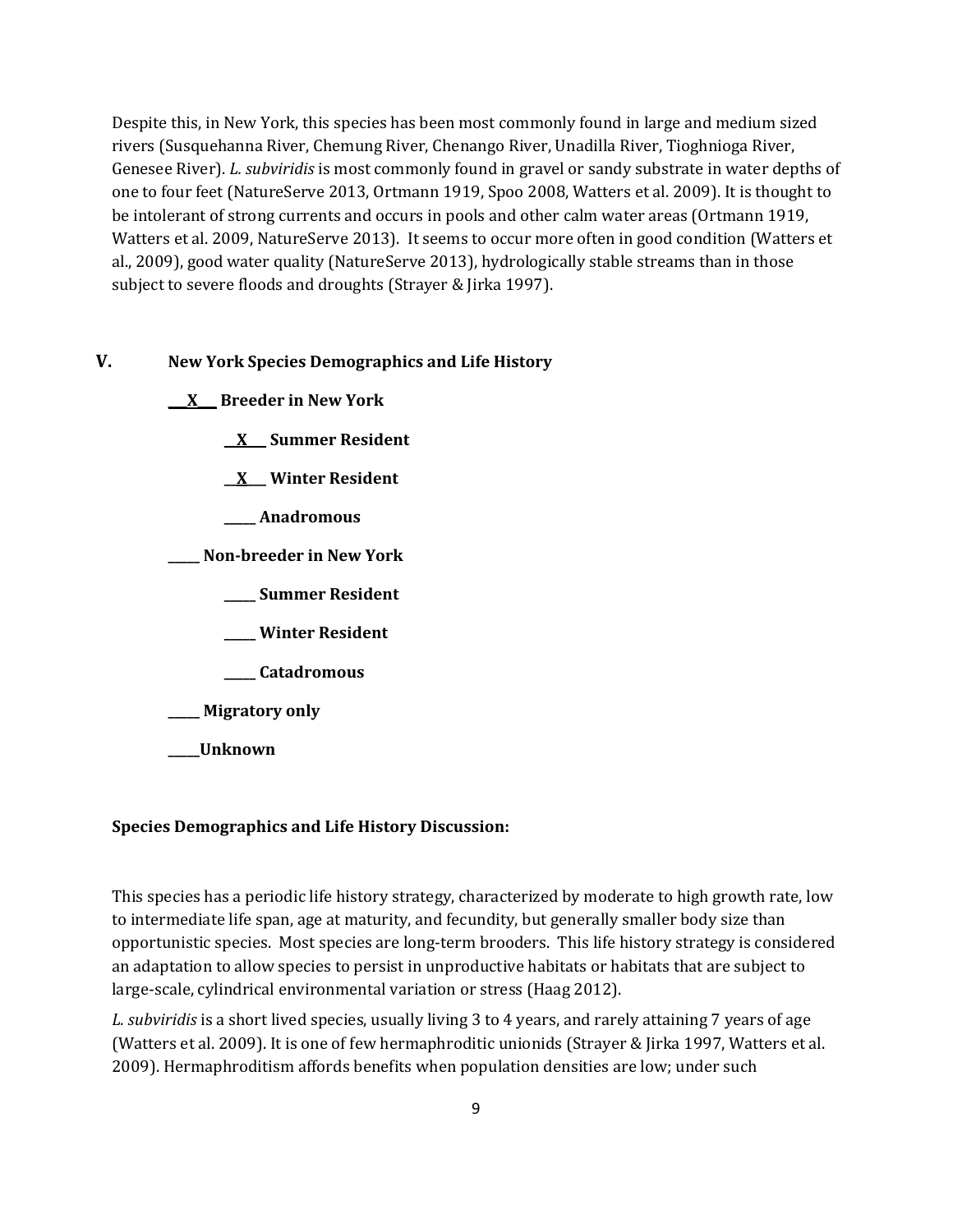conditions, females may switch to self-fertilization to ensure that recruitment continues. In addition, this is one of only two North American species confirmed to metamorphose without a host. Fully formed juveniles were found in the adult female's marsupial in April from Pennsylvania and North Carolina populations (Watters et al. 2009). In Virginia, this species was found to be gravid in August (NatureServe 2013). Ortmann (1919) reported that it is bradytictic, brooding eggs and glochidia from August to June. In the adult form, freshwater mussels are basically sessile; movement is limited to a few meters of the lake or river bottom (COSEWIC 2003 as cited in NatureServe 2013).

# **VI. Threats:**

#### **Agricultural Runoff**

Agricultural practices and wood harvest in the basins with *L. subviridis* populations may be sources of siltation and pollution. Although only 27 percent of the land in the New York portion of the Susquehanna basin is agriculture (Homer 2007) the large majority of this agriculture is located adjacent to streams, many of which are identified as *L. subviridis* habitat. Seventy percent of the land cover in the basin is in forest. In the lower Genesee basin, *L. subviridis* has also been found in highly agricultural areas ("New York State Landcover" 2010). Aquatic habitats lacking vegetated buffers of adequate width are threatened by runoff from urban areas, roads, lawns, and agricultural land (Gillis 2012). If best management practices are not closely adhered to, mussel habitat adjacent to wood harvest or agricultural land is subjected to pesticide, fertilizer, and silt/sediment runoff. During recent mussel surveys in Western and Central New York, it has been documented that sufficient vegetated riparian buffers are often lacking along known mussel streams (Mahar & Landry 2015), indicating that runoff is a major threat to resident mussel populations.

The presence of pesticides and fertilizers in our rural watersheds is nearly ubiquitous (Haag 2012). And because pesticides and their associated surfactants adsorb onto sediment particles, sedimentation may act as a vector for their transport into the aquatic system (Haag 2012). Mussels are more sensitive to pesticides than many other animals (Watters et al. 2009). Although effects of pesticides are species-specific, sub-lethal levels of PCBs, DDT, malathion, and other compounds inhibit respiratory efficiency and accumulate in the tissues. Atrazine and permethrin at sublethal concentrations reduced juvenile growth (Bringolf et al. 2007a, 2007b) and environmental levels of atrazine altered mussel movement and aggregation behavior (Flynn and Spellman 2009). Pesticides can affect mussels in many ways, but the full range of long-term effects remains unknown (Haag 2012).

Fertilizer runoff is also a concern. High inputs of nitrogen from fertilizers can cause increases in ammonia in the water and the substrate, leading to direct toxicity for a wide range of mussel species. Mussels, especially in their early life stages, are more sensitive to un-ionized ammonia than other organisms, and high sensitivity is seen across a range of species and life histories (Haag, 2012). In addition, ammonia adsorbs to sediment particles, resulting in higher nitrogen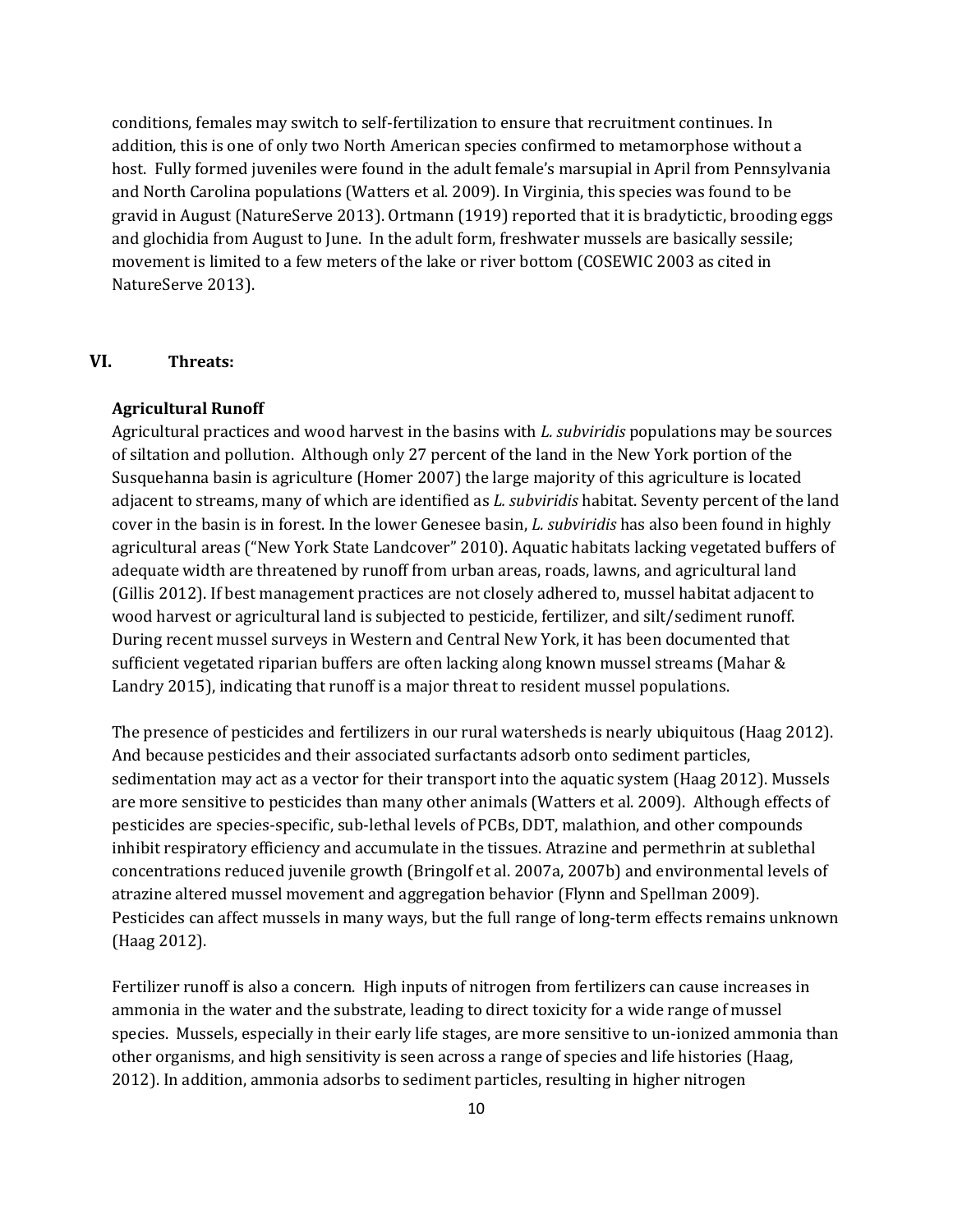concentrations in the substrate than in the overlying water. The nitrogen present in the interstitial spaces in the substrate is thought to result in juvenile mortality and to prevent recruitment by some mussel species (Strayer and Malcom 2012). Studies have suggested decreasing sediment loads entering aquatic systems as the best way to decrease the impact of numerous stressors for mussels in general (Roley et al. 2012).

#### **Treated and Untreated Waste Water**

In the Susquehanna basin, known *L. subviridis* habitat is located downstream of the numerous combined sewer outflow (CSO) outfalls in the City of Elmira (10 outfalls) and the City of Binghamton (9 outfalls)("Combined Sewer Overflow" 2012). In addition, *L. subviridis* habitat receives treated waste water from the municipalities of Corning, Painted Post, Erwin, Elmira, Waverly, Owego, Binghamton and its suburbs, Whitney Point, Green, Sidney, and Bainbridge (SPDES 2007). Recent studies show that mussel richness and abundance decrease with increased proximity to sewage effluent (Wildenberg 2012). The input of biomaterial from waste water treatment plants depletes dissolved oxygen levels, negatively impacting mussels. Ammonia from wastewater treatment plants has been found to be toxic to glochidia (Goudraeu et al. 1993) and at sub-lethal exposure, adult mussels exhibit decreased respiratory efficiency (Anderson et al*.* 1978). Endocrine disrupters from pharmaceuticals are also present in municipal sewage effluents and are increasingly common in rivers and lakes (Haag 2012). In mussels, chronic exposure to estrogenic compounds in effluents caused feminization of male mussels, but these individuals did not produce eggs, suggesting major disruption of reproductive function (Gagne et al. 2011). The long term effects of these compounds on mussels are unknown (Haag 2012). It should be noted that in the Susquehanna Basin, Harman and Lord (2010) found no evidence that waste water treatment plants were responsible for reductions in mussel species of greatest conservation need.

#### **Runoff from Developed Land**

All New York waterbodies that host *L. subviridis* populations are intermittently bordered by interstate highways, state routes, and/or local roads. Municipalities bordering *L. subviridis* habitat include Corning, Painted Post, Erwin, Elmira, Waverly, Owego, Binghamton and its suburbs, Whitney Point, Green, Sidney, and Bainbridge (New York State Landcover 2010). These developed lands are likely sources of stormwater runoff, containing metals and road salts (Gillis 2012). Mussels are particularly sensitive to heavy metals, more so than many other animals used in toxicological tests (Keller & Zam 1991). Low levels of metals may interfere with the ability of glochidia to attach to the host (Huebner & Pynnonen 1992), suggesting that U.S. EPA ambient water quality criteria may not adequately protect mussels from toxic metals (Wang et al. 2011). In addition, increases in salinity from the runoff of salt used for clearing roads in winter may be lethal to glochidia and juvenile mussels (Keller & Zam 1991, Liqouri & Insler 1985, Pandolfo et al. 2012). Based on these studies, the U.S. EPA's ambient water quality criterion for acute chloride exposures may not be protective of all freshwater mussels (Pandolfo et al. 2012).

#### **Flood Control Projects**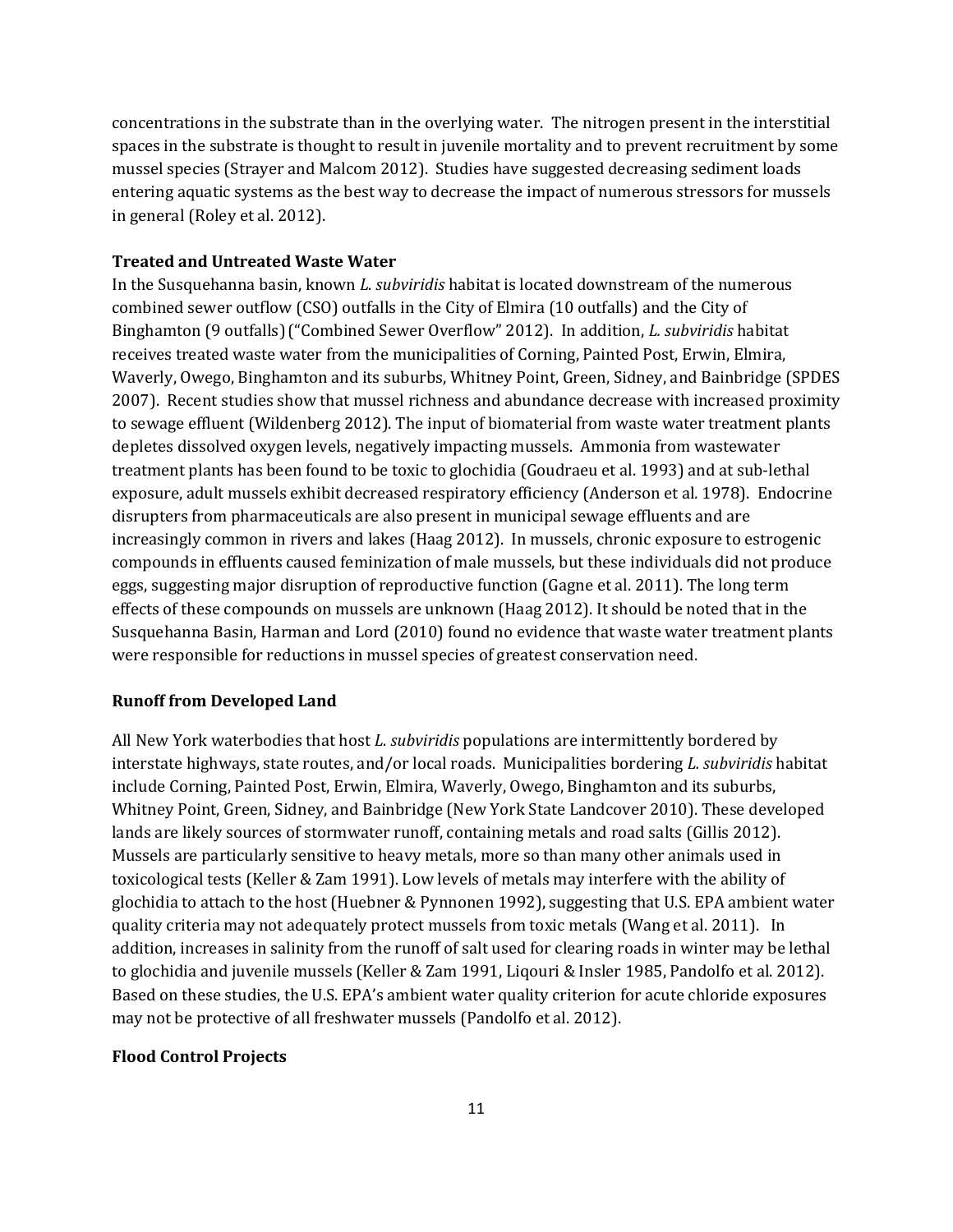*L. subviridis* has been found within or adjacent to stream reaches shaped by levee and/or floodwall flood control projects in Elmira and Corning/Painted Post on the Chemung River, Nichols on the Susquehanna River, Binghamton on the Susquehanna River and Chenango River, and Whitney Point on the Tioughnioga River ("New York State Flood Protection" 2013). Additionally, many smaller streams have been channelized and bermed by landowners and highway departments to protect farm fields and other structures. These structures confine larger rivers, preventing the river from inundating its natural floodplains and wetlands to minimize flood damage. Channelization and dredging associated with flood control projects are catastrophic to mussels and have been implicated in the decline of some populations (Watters et al. 2009). The result of these projects is altered seasonality of flow and temperature regimes, increased stream velocities, unstable substrates, changed patterns of sediment scour and deposition, including streambank erosion, altered transport of particulate organic matter (the food base for mussels), and a general degradation of stream habitat (Benke 1999, Yeager 1993, Nedeau 2008).

#### **Other Habitat Modifications**

In addition to channelization and regular channel dredging for maintenance of flood control structures, other ecosystem modifications such as instream work associated with bridge replacement and vegetation removal kill mussels and destroy their habitat. For example, dredging for vegetation removal has been shown to remove up to 23% of mussels in spoils, and has subsequently been recommended only as a monitored and highly managed effort (Aldridge 2000). Further evidence for disruption was provided by mussel surveys adjacent to approximately 20 river miles of Conewango Creek that had been channelized and straightened in the first half of the 20th century. The resulting "dredge" had no riffle or run habitat and sites just below and above this channelized section contained few or no mussels (The Nature Conservancy 2009). Although limited in geographic scope these habitat modification activities have long term impacts on mussels and their distribution (Aldridge 2000).

#### **Invasive Species**

Invasive zebra mussels (*Dreissena polymorpha*) pose a threat to *A. varicosa* populations in the Chenango River, particularly downstream of Eastonbrook Reservoir in Madison County, the West Branch of the Tioughnioga River near Cortland, and in the Susquehanna River at Binghamton and south of Copperstown (Harman & Lord 2010, iMapInvasives 2013). Harman and Lord (2010) note that zebra mussels are moving downstream from these headwater areas on the Susquehanna and are fouling and killing native pearly mussels. This invasive species has been repeatedly cited as a threat to native mussel populations (Strayer & Jirka 1997, Watters et al. 2009). En masse, Dreissenids out compete native mussels by efficiently filtering food and oxygen from the water. They reduce reproductive success by filtering native mussel male gametes from the water column and they can foul the shells of the native mussels to the point that their valves can no longer open. In heavily invested areas, they may transform a habitat by hardening the substrate, such that dislodged mussels are not able to rebury.

#### **Water Temperature Change**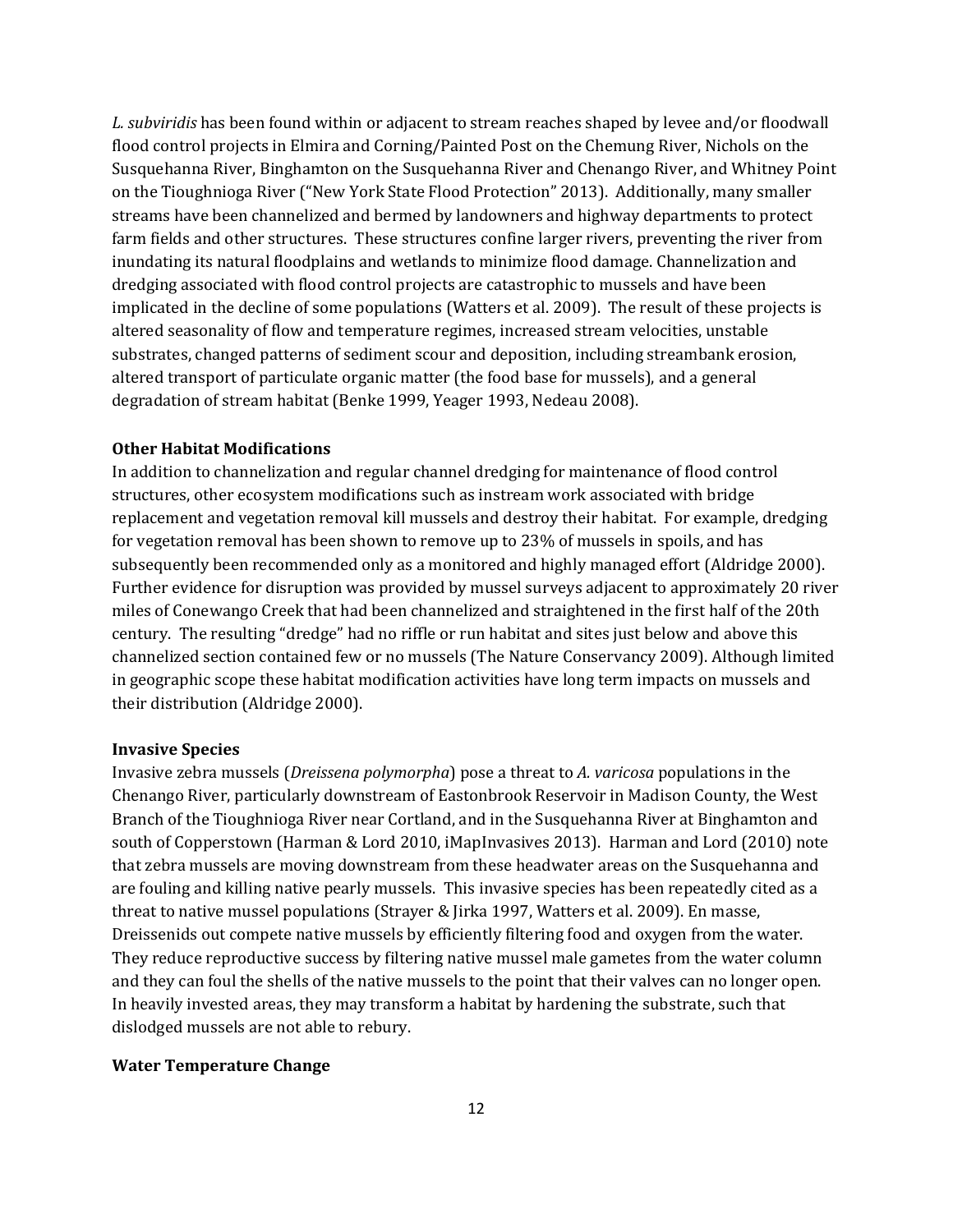Stream temperature can increases due to many factors such as global climate change as well as industrial activities. In a recent assessment of the vulnerability of at-risk species to climate change in New York, Schesinger et al. (2011) ranked this species as "extremely vulnerable." This indicates that abundance and/or range extent within New York is extremely likely to substantially decrease or disappear by 2050. Gailbreth et al. (2010) recently showed how regional climate patterns coupled with changing local water regimes and management strategies have shifted mussel populations from thermally sensitive species to thermally tolerant species. This threat could result in a decrease in the diversity of freshwater mussels in watersheds.

#### **Impoundments – Range wide**

Across its range, impoundments likely contributed to the reduced distribution that we see today. Vaughn and Taylor (1999) observed a mussel extinction gradient with a gradual, linear increase in mussel species richness and abundance with increasing distance downstream from impoundments. Species and their hosts that require shallow, oxygenated, fast-flowing water quickly are eliminated. Continuously cold water from both increased water depth upstream of the dam and dam discharges downstream of the dam may prevent reproduction. Impoundment increases silt load and eutrophication, resulting in changes in the fish fauna, and therefore the availability of hosts. Dams represent distributional barriers to fish hosts, and therefore to the mussels themselves. The zoogeographic patterns of several species suggest a dam-limited range. Dams also act as sediment traps, often having many feet of silt and debris caught on their upstream side. These areas generally are without mussels. Below the dam, the tailwaters often have dense mussel beds, as these reaches are the only areas left that still have oxygenated, fast moving water. This is exemplified by the distribution of beds in the lower Muskingum River, Ohio (Stansbery & King 1983; ESI 1993c).

In addition, improperly sized and poorly installed or poorly maintained culverts have impacts similar to dams in that they fragment habitat, preventing the movement by host fish, and effectively isolating mussel populations. And because culverts are located at nearly every road-stream intersection, there is the potential for landscape level fragmentation of mussel habitat.

#### **Are there regulatory mechanisms that protect the species or its habitat in New York?**



New York State Environmental Conservation Law, § 11-0535. 6 NYCRR Part 182: Endangered and Threatened Species of Fish and Wildlife; Species of Special Concern; Incidental Take Permits

Mussel habitats receive some generic protection under several New York State regulations (NYCRR) promulgated under the authority of the New York Environmental Conservation Law (ECL), specifically Part 608 of the NYCRR: Use and Protection of Waters, and Part 617 of the NYCRR: State Environmental Quality Review (SEQR). Part 608 provides protection of some mussel habitats by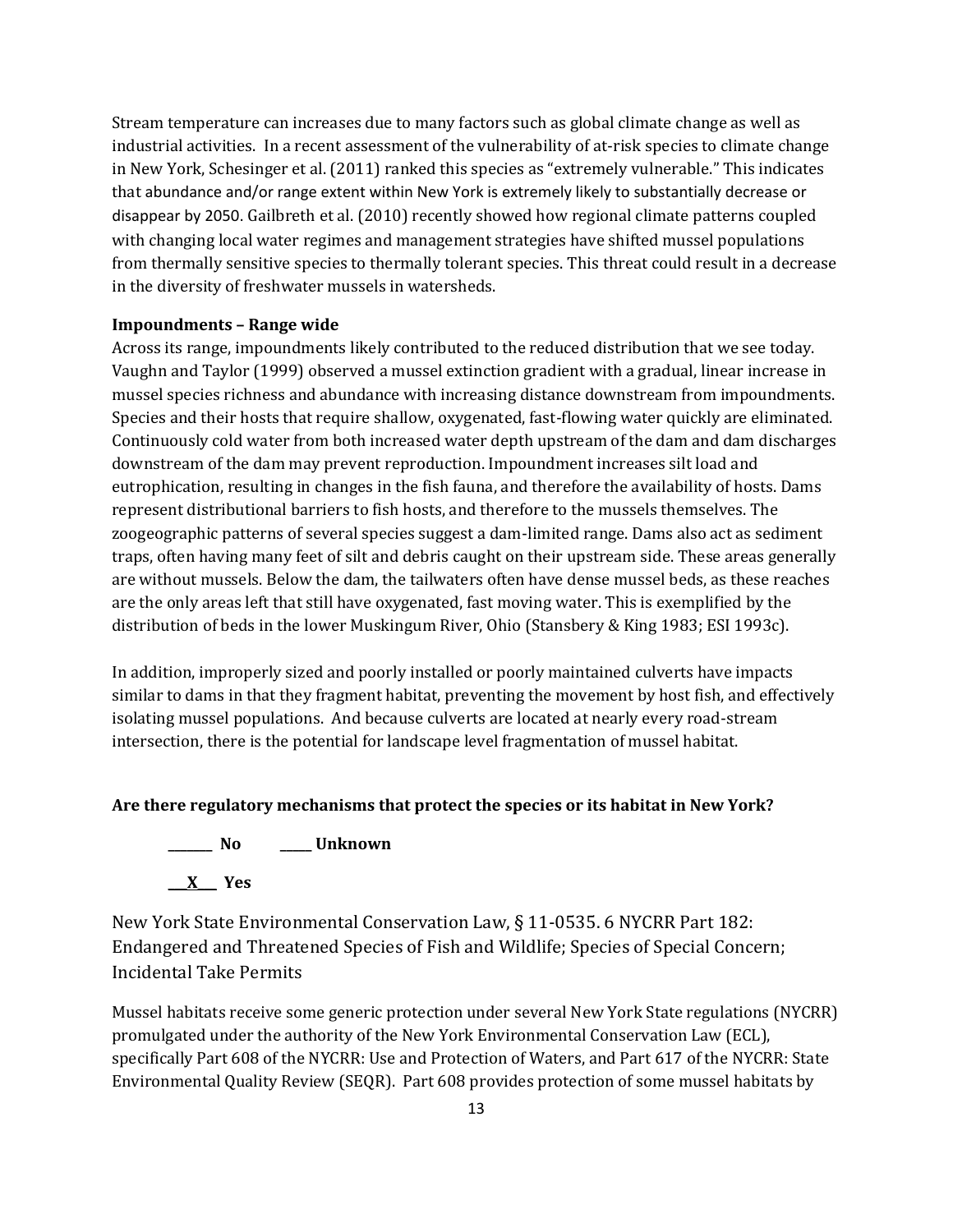regulating and requiring environmental review of the modification or disturbance of any "protected stream", its bed or bank, and removal of sand, gravel or other material from its bed or banks (608.2 Disturbance of Protected Streams). This does not provide adequate protection of mussels and their habitats as it only protects streams or particular portions of a streams for which there has been adopted by NYSDEC or any of its predecessors any of the following classifications or standards: AA, AA(t), A, A(t), B, B(t) C(t), or Streams designated (t)(trout) also include those more specifically designated (ts)(trout spawning). Mussels habitats may also receive some additional protections as the construction, repair, breach or removals of dams, and the excavation and placement of fill in navigable waters are subject to regulation and environmental review under Part 608, 608.3 and 608.5 respectively. Under part 608, projects requiring a permit can be conditioned by NYSDEC to include best management practices, such as sediment and erosion protections. Through the review process, these projects can also be modified to reduce impacts in order to meet permit issuance standards.

Under Part 608, protection of unlisted species of mussels is general and relatively limited. More importantly, Class C and D waters with mussels do not receive protection under these regulations. A significant portion of the New York's mussel resources occur within Class C and D waters. An additional but not insignificant gap in protection occurs because agricultural activities consisting of the crossing and re-crossing of a protected stream by livestock or wheeled farming equipment normally used for traditional agricultural purposes or of withdrawing irrigation water in a manner which does not otherwise alter the stream, are exempt from these regulations and environmental review.

Water quality certifications required by Section 401 of the Federal Water Pollution Control Act, Title 33 United States Code 1341(see subdivision (c) of this Section)may provide protection for freshwater mussels and their habitats from some activities that would potentially have adverse impacts by regulating construction or operation of facilities that may result in any discharge into navigable waters. Water quality certifications set water quality-related effluent limitations, water quality standards, thermal discharge criteria, effluent prohibitions and pretreatment standards for projects on navigable waters.

The State Environmental Quality Review (SEQR, Part 617 NYCRR) may also protect mussels and their habitats by requiring the consideration of environmental factors into the existing planning, review and decision-making processes of state, regional and local government agencies for activities that require discretionary approval. SEQR requires the preparation of an Environmental Impact Statement, including an alternatives analysis, for those activities that may result in a substantial adverse change in ground or surface water quality; a substantial increase in potential for erosion, flooding, leaching or drainage problems; the removal or destruction of large quantities of vegetation or fauna; substantial interference with the movement of any resident or migratory fish or wildlife species; impacts on a significant habitat area; substantial adverse impacts on a threatened or endangered species of animal or plant, or the habitat of such a species; other significant adverse impacts to natural resources; or, a substantial change in the use, or intensity of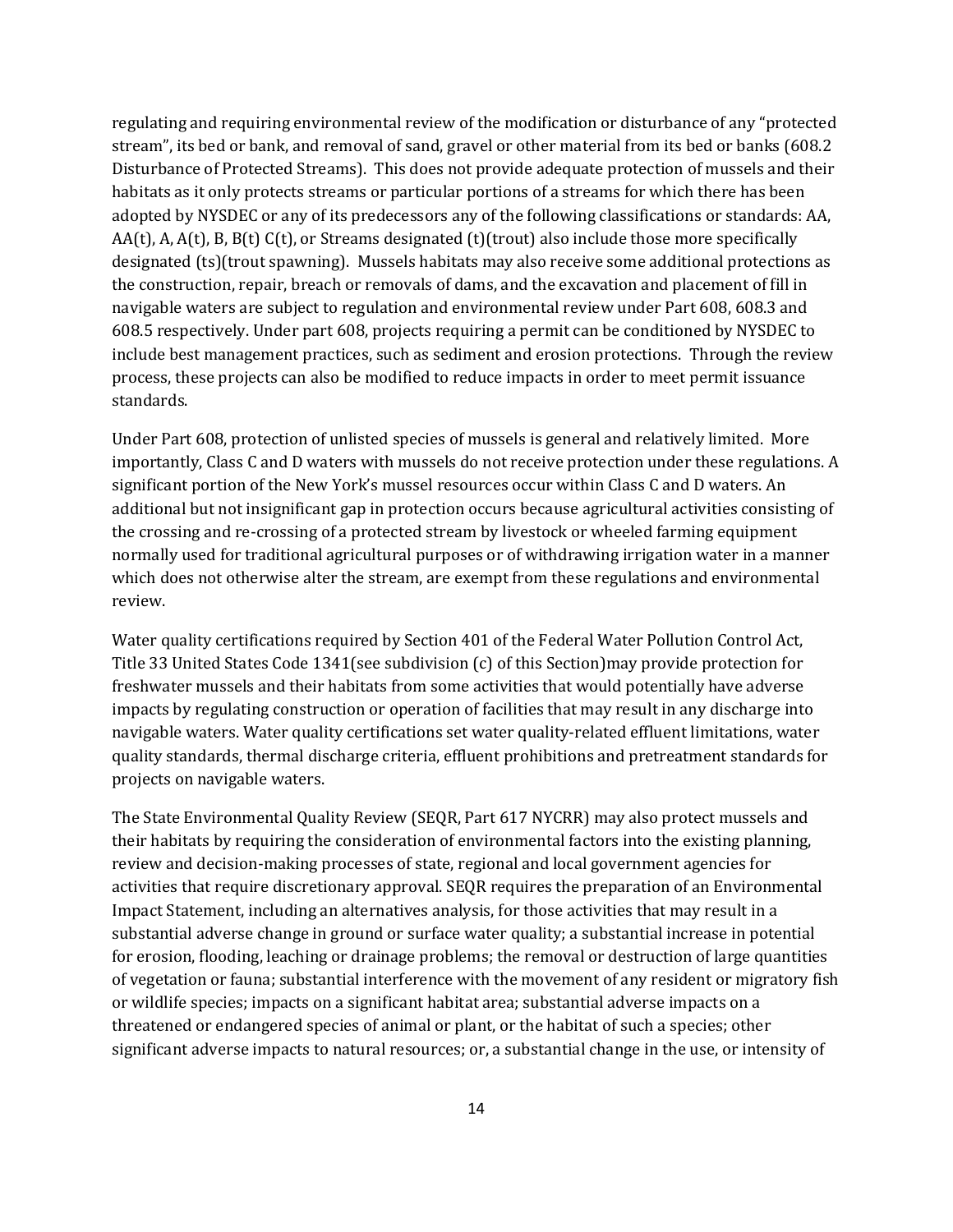use, of land including agricultural, open space or recreational resources, or in its capacity to support existing uses.

New York State has numerous laws and regulations that both directly or indirectly protect waters of the state (mussel habitats) including regulations governing direct discharges to surface and groundwater, storm water, agricultural activities, pesticides, flood control, and dams. Without these regulations, mussels would certainly be in worse shape; however, most of these generic protections are not adequate in scope or specific enough to mussel threats to protect the mussel resources of New York State

# **Describe knowledge of management/conservation actions that are needed for recovery/conservation, or to eliminate, minimize, or compensate for the identified threats:**

- Priority conservation efforts for this species should focus on, but not be limited to, the Susquehanna River, especially in the area of high abundance between Windsor and the Pennsylvania border, the Unadilla River, and the Chemung River.
- Modify marine mussel regulations or the definition of protected wildlife in NYCRR to clarify that freshwater mussels are protected under ECL. Current regulations could be interpreted that freshwater mussels may only be protected as shellfish without a season within the Marine District.
- Through landowner incentive programs or regulation, riparian buffers, particularly those that also provide shade, should be added/maintained/widened, along agricultural fields, subdivisions, and along major roads to decrease the levels of nitrogen, pesticides, sediment, heavy metals, and salts from entering these aquatic systems, as well as to moderate water temperature. Studies have suggested decreasing sediment loads entering aquatic systems as the best way to decrease the impact of numerous stressors for mussels in general (Roley et al, 2012).
- Require all state agencies to maintain appropriate vegetative buffers along streams, rivers and lakes on state-owned or state managed properties.
- Develop and implement a comprehensive monitoring strategy that identifies protocols, including locations and specific intervals, for regular monitoring of known mussel populations to detect assess trends and detect dangerous declines.
- Mussel sensitivity to particular pollutants should be considered or addressed in the regulation of wastewater and stormwater discharges to groundwater and surface waters, State Pollutant Discharge Elimination Systems (SPDES). This should be reflected in effluent limitations for discharges, including discharges from P/C/I facilities (Private/Commercial/Industrial), CAFO facilities (Concentrated Animal Feeding Operations), High Volume Hydraulic Fracturing Discharges, and Wastewater treatment plants, etc. Discharges whose receiving waters have mussels, particularly those with known populations of mussels listed as Endangered, Threatened, Special concern or SGCN, should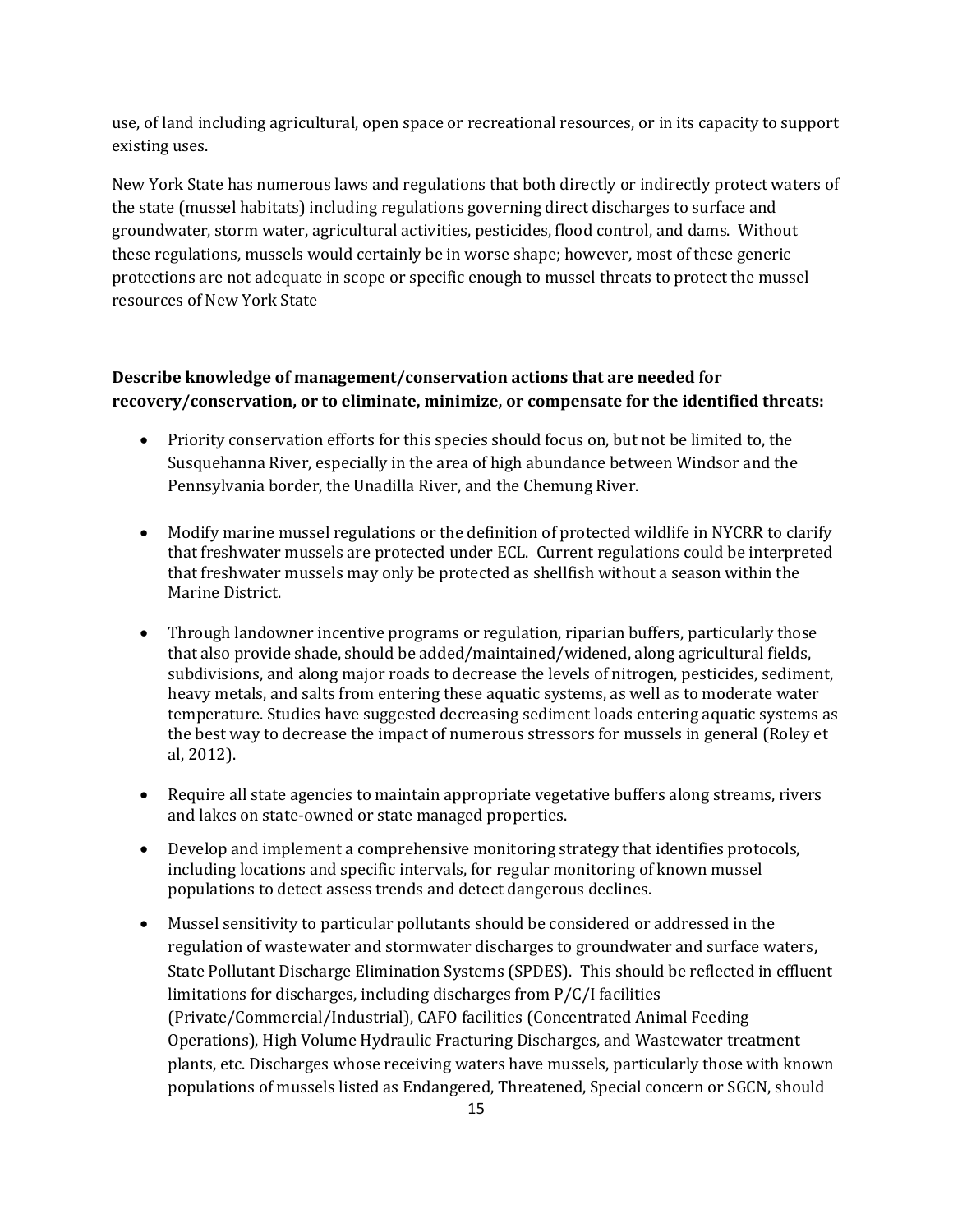be carefully reviewed for potential impacts to mussels. For example, deleterious levels of ammonia (a component of many types of discharges) and molluscicides (a commonly used water treatment chemical in discharged water) should not be permitted.

- Coordinate with local wastewater treatment facilities to improve ammonia removal of treated discharge. This has been documented as a threat to Unionids at multiple life stages, and therefore needs to be addressed (Gillis, 2012).
- Update wastewater treatment facilities in Elmira and Binghamton to eliminate combined sewer outflows.
- Establish a protocol whereas DEC staff work closely with flood control management to reduce or impacts to native mussels during maintenance flood control projects.
- Establish a protocol whereas DEC staff work closely with state and local highway departments to reduce impacts to native mussels during maintenance and construction projects.
- Replace culverts that disrupt aquatic habitat connectivity to allow for passage of small fish species.
- NYSDEC should consider sensitivity of freshwater mussels to specific pollutants in the establishment and setting of water quality standards and TMDLs for waters containing freshwater mussels. A Total Maximum Daily Load (TMDL) specifies the maximum amount of a pollutant that a waterbody can receive and still meet water quality standards. TMDLs account for all contributing sources (e.g. point & nonpoint sources, and natural background levels), seasonal variations in the pollutant load, and incorporate a margin of safety that accounts for unknown or unexpected sources of the pollutant. In essence, a TMDL defines the capacity of the waterbody to absorb a pollutant and still meet water quality standards. The Clean Water Act requires states to identify waterbodies that do not meet water quality standards after application of technology-based effluent limitations. For these "impaired waters," states must consider the development of alternative strategies, including TMDLs, for reducing the pollutants responsible for the failure to meet water quality standards.

The Comprehensive Wildlife Conservation Strategy (NYSDEC 2006) includes recommendations for the following actions for freshwater mussels:

# **Habitat management:**

- Manage areas of important mussel populations by controlling degradation factors (e.g.. Controlling livestock access, point source or non-point source pollution, flow alteration, etc.)
- Develop methods to improve and restore freshwater bivalve habitat.

# **Habitat research:**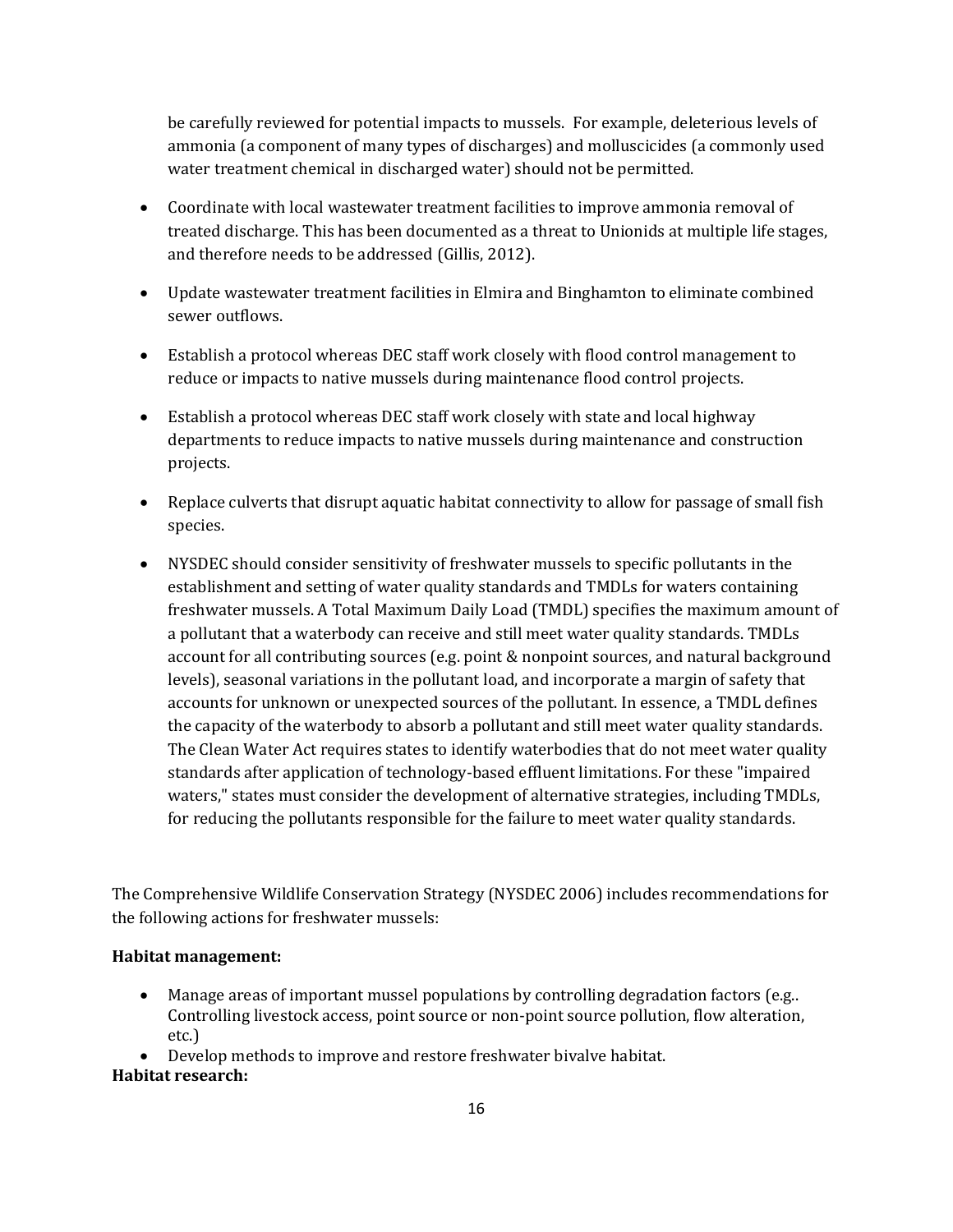- Conduct research to determine habitat parameters necessary for good populations of each species of species-at-risk listed mussels.
- Research flow requirements of freshwater bivalves and model the effects of flow changes both in volume and timing.
- Research all parameters of mussel habitat requirements including temperature, substrate, fish, flow, food, etc.

# **Habitat restoration:**

• Restore degraded habitat areas to allow for recolonization or reintroduction of listed mussels.

# **Invasive species control:**

- Develop a monitoring/control plan that includes measures to detect invasive species problematic to freshwater bivalves in all New York watersheds and actions that will be taken to control them before they become threats.
- Conduct research on control of exotic bivalve species that compete with native mussels and exotic crustaceans or fish which may prey on them.

# **Life history research:**

- Research effects of pesticides and other chemicals, including ammonia, on all life stages of freshwater bivalves: sperm/egg, glochidia, larva, adults.
- Research potential interbreeding between *Alasmidonta varicosa* and *Alasmidonta marginata* and, if occurring, evaluate the potential threat to *A. varicosa* population integrity.
- Determine fish hosts for species where this is not known for populations living in New York.
- Research population dynamics of listed mussel species including connectivity of populations or subpopulations and genetic distinctness of populations or subpopulations.
- Determine or confirm breeding phenology and habitat conditions necessary for successful breeding for listed mussels (e.g.. mussel density, pop. level of fish host, temp, flow).

# **Modify regulation:**

• Modify marine mussel regulations to be clearer that freshwater mussels are protected under ECL.

# **New regulation:**

- Ban the importation of fish that feed on freshwater mollusks (e.g., black carp).
- Require inclusion of all stages of freshwater mussels in testing for approval of new pesticides in New York*.*

# **Other action:**

- Develop an outreach program to private landowners through the Landowner Incentive Program to educate the public about freshwater mussel protection and initiate projects to prevent or repair impacts from land use on mussels.
- Increase regional permit control of development and highway projects that may impact native mussels.
- Develop standard monitoring/survey protocols for development projects in all watersheds in New York.
- Evaluate threats to mussels in each New York watershed and prioritize areas for actions to address the threats.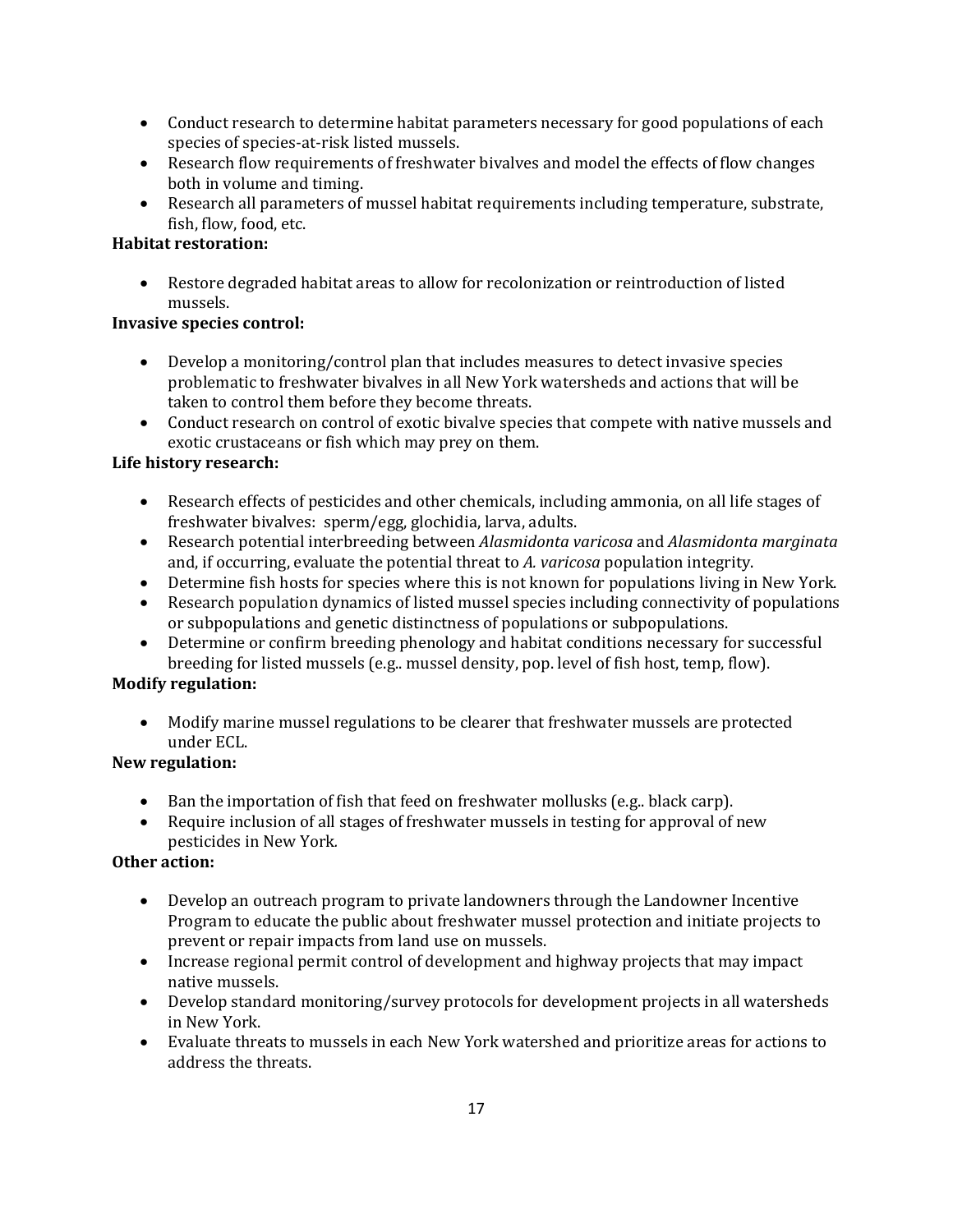- Research the best survey methods both for detection of rare species and evaluation of population status and trends.
- Begin evaluation of members of the family Sphaeridae (fingernail clams) for inclusion into the species at risk list.

# **Population monitoring:**

- Conduct population estimates of species-at-risk listed mussel species in NY
- Conduct surveys to determine distribution of species-at-risk listed mussel species in NY. **Regional management plan:**
	- Incorporate freshwater mussel goals and objectives into regional water quality and fish management plans and policies.

#### **Relocation/reintroduction:**

• Where appropriate, reintroduce listed mussels into appropriate habitat within their historic range.

# **Statewide management plan:**

• Incorporate freshwater mussel goals and objectives into statewide water quality and fish management plans and policies.

# **VII. References**

- Aldridge, D. C. (2000). The impacts of dredging and weed cutting on a population of freshwater mussels (Bivalvia: Unionidae). *Biological Conservation*, *95*(3), 247-257.
- Anderson, K. B., Sparks, R. E., & Paparo, A. A. (1978). Rapid assessment of water quality, using the fingernail clam, *Musculium transversum*: Final Report. University of Illinois, Urbana. 130p.
- Benke, A.C. (1990). A perspective on America's vanishing streams. *Journal of the N. American Benthological Society: 9*: 77-88
- Bringolf, R. B., Cope, W. G., Eads, C. B., Lazaro, P. R., Barnhart, M. C., & Shea, D. (2007). Acute and chronic toxicity of technical‐grade pesticides to glochidia and juveniles of freshwater mussels (unionidae). *Environmental Toxicology and Chemistry*, *26*(10), 2086-2093.
- Bringolf, R. B., Cope, W. G., Barnhart, M. C., Mosher, S., Lazaro, P. R., & Shea, D. (2007). Acute and chronic toxicity of pesticide formulations (atrazine, chlorpyrifos, and permethrin) to glochidia and juveniles of *Lampsilis siliquoidea*. *Environmental Toxicology and Chemistry*, *26*(10), 2101-2107.
- Combined Sewer Overflow (CSO) Outfalls: New York State Department of Environmental Conservation Interactive Maps for Google Maps and Earth. (2013). Retrieved from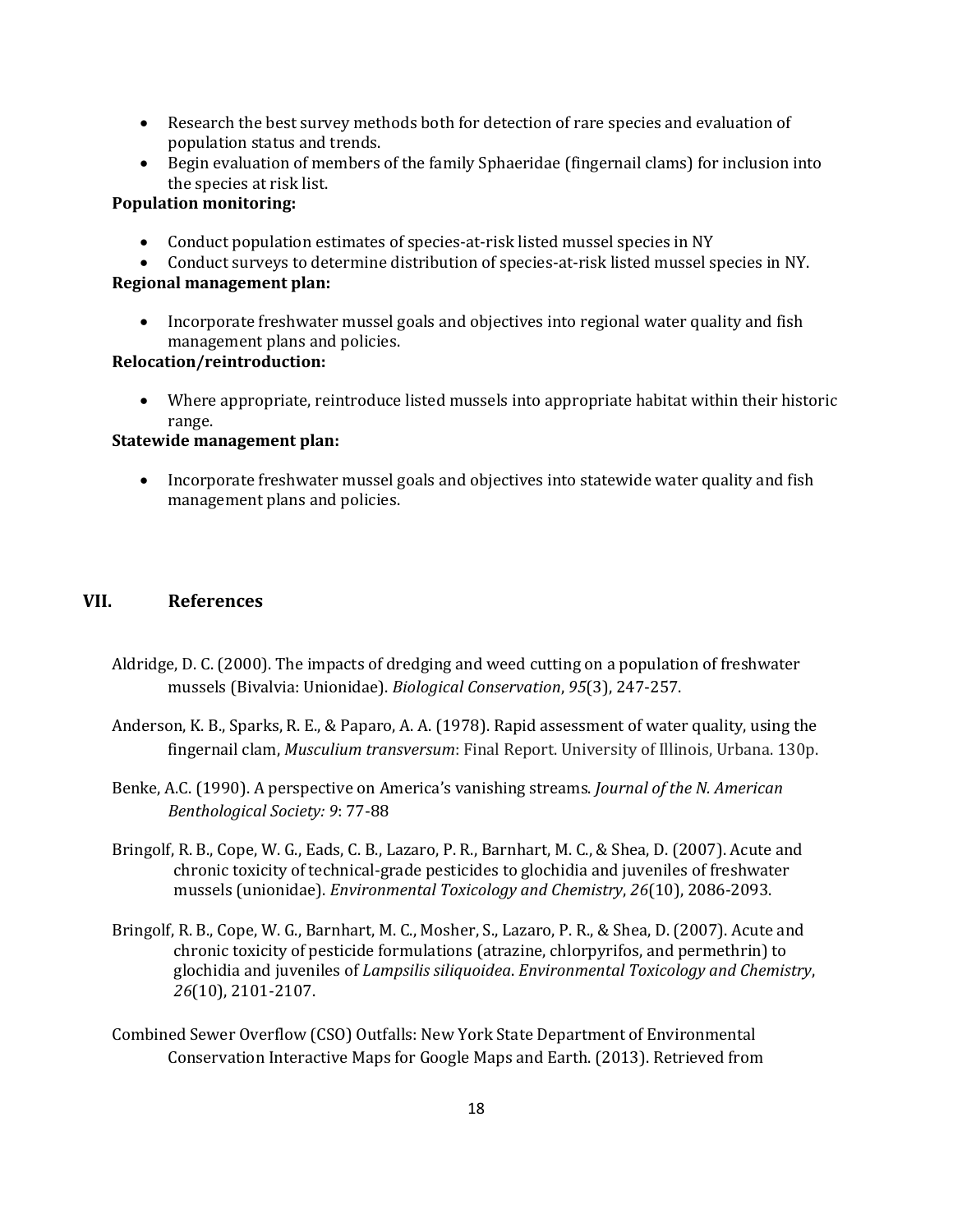Department of Environmental Conservation website: <http://www.dec.ny.gov/pubs/42978.html>

- COSEWIC. 2011. COSEWIC status appraisal summary on the Salamander Mussel *Simpsonaiasambigua* in Canada. Committee on the Status of Endangered Wildlife in Canada. Ottawa. xv pp. (www.sararegistry.gc.ca/status/status\_e.cfm).
- Davenport, M.J. (2012). Species Status Review of Freshwater Mussels. New Jersey Division of Fish and Wildlife Endangered & Nongame Species Program.
- Flynn, K., & Spellman, T. (2009). Environmental levels of atrazine decrease spatial aggregation in the freshwater mussel, *Elliptio complanata*. *Ecotoxicology and Environmental Safety*, *72*(4), 1228-1233.
- Graf, D. and K. Cummings. (2011). MUSSELp Evolution: North American Freshwater Mussels. The MUSSEL Project. The University of Wisconsin. Available: [http://mussel](http://mussel-project.uwsp.edu/evol/intro/north_america.html)[project.uwsp.edu/evol/intro/north\\_america.html.](http://mussel-project.uwsp.edu/evol/intro/north_america.html)
- Gagné, F., Bouchard, B., André, C., Farcy, E., & Fournier, M. (2011). Evidence of feminization in wild *Elliptio complanata* mussels in the receiving waters downstream of a municipal effluent outfall. *Comparative Biochemistry and Physiology Part C: Toxicology & Pharmacology*, *153*(1), 99-106.
- Galbraith, H. S., Spooner, D. E., & Vaughn, C. C. (2010). Synergistic effects of regional climate patterns and local water management on freshwater mussel communities. *Biological Conservation*, *143*(5), 1175-1183.
- Gillis, P. L. (2012). Cumulative impacts of urban runoff and municipal wastewater effluents on wild freshwater mussels (Lasmigona costata). *Science of the Total Environment*, *431*, 348-356.
- Goudraeu, S. E., Neves, R. J., & Sheehan, R. J. (1993). Effects of wastewater treatment plant effluents on freshwater mollusks in the upper Clinch River, Virginia, USA. *Hydrobiologia*, *252*(3), 211-230.
- Haag, W. R. (2012). *North American freshwater mussels: natural history, ecology, and conservation*. Cambridge University Press.
- Harman, W.N. and P.H. Lord (2010). Susquehanna Freshwater Mussel Surveys, 2008-2010. Final report submitted to New York State Department of Environmental Conservation. SUNY Oneonta. Cooperstown, NY. 24 pp + plus appendix.
- Homer, C., Dewitz, J., Fry, J., Coan, M., Hossain, N., Larson, C., Herold, N., McKerrow, A., VanDriel, J.N., and Wickham, J. 2007. Completion of the 2001 National Land Cover Database for the Conterminous United States. *Photogrammetric Engineering and Remote Sensing*, Vol. 73, No. 4, pp 337-341.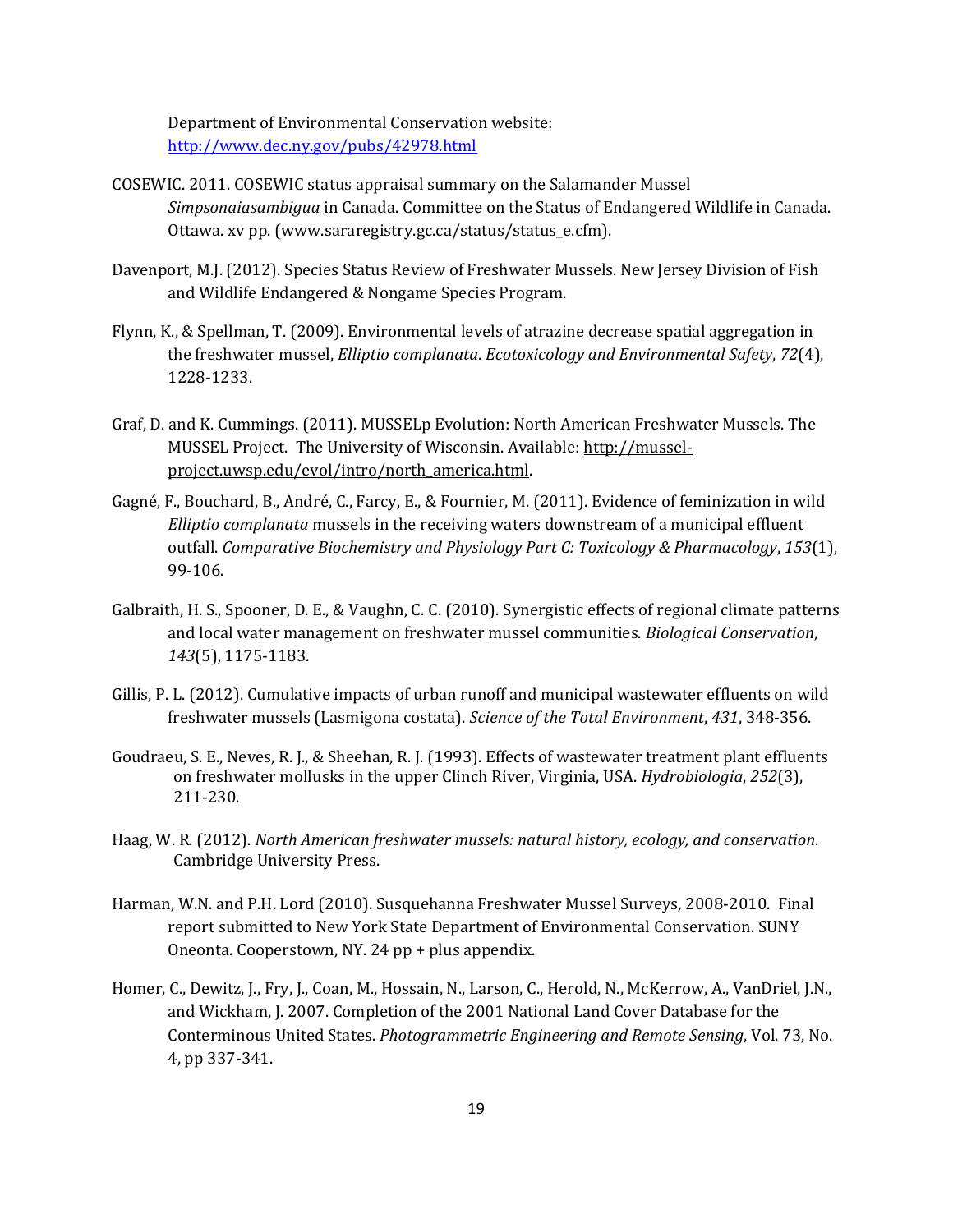- Huebner, J. D., & Pynnönen, K. S. (1992). Viability of glochidia of two species of Anodonta exposed to low pH and selected metals. *Canadian Journal of Zoology*, *70*(12), 2348-2355.
- iMapInvasives (2013) The Nature Conservancy: an online mapping tool for invasive species locations. Available at: *imapinyasives.org*. (Date accessed: [03,06,2013].)
- Keller, A. E., & Zam, S. G. (1991). The acute toxicity of selected metals to the freshwater mussel, *Anodonta imbecilis*. *Environmental Toxicology and Chemistry*, *10*(4), 539-546.
- Liquori, V. M., & Insler, G. D. (1985). Gill parasites of the white perch: Phenologies in the lower Hudson River. *New York Fish and Game Journal*, *32*(1), 71-76.
- Mahar, A.M. and J.A. Landry. 2015. State Wildlife Grants Final Report: Inventory of Freshwater Mussels in New York's Southeast and Southwest Lake Ontario Basins, 2008-2013. New York State Department of Environmental Conservation. Avon, NY. *In progress*.
- Mahar, A.M. and J.A. Landry. 2014. State Wildlife Grants Final Report: Inventory of Freshwater Mussels in New York's Susquehanna, Erie, and Allegheny Basins, Annual Report to the US Fish and Wildlife Service, 2014. New York State Department of Environmental Conservation. Avon, NY. *In progress*.
- Natural Heritage Program Element Occurrences [ARC/INFO coverages] (2013). New York Natural Heritage Program, Albany, NY. Available: NYS Department of Environmental Conservation Master Habitat Data Bank's Data Selector.
- NatureServe. 2013. NatureServe Explorer: An online encyclopedia of life [web application]. Version 7.1. NatureServe, Arlington, Virginia. Available http://www.natureserve.org/explorer. (Accessed: February 12, 2013).
- New York State Department of Environmental Conservation. (2006). *New York State Comprehensive Wildlife Conservation Strategy*. Albany, NY: New York State Department of Environmental Conservation.
- New York State Flood Protection Project Details and Maps (2013). Retrieved from Department of Environmental Conservation website: http://www.dec.ny.gov/lands/59934.html
- New York State Landcover, Version 1. [SDE raster digital data] (2010). National Gap Analysis Program. Moscow, Idaho. Available: NYS Department of Environmental Conservation Master Habitat Data Bank's Data Selector.
- Northeastern Aquatic Habitat Classification System (NAHCS) GIS map for streams and rivers, [vector digital data] (2010). US Environmental Protection Agency, the US Geological Survey, and The Nature Conservancy Eastern Conservation Science. Boston, MA. Available: NYS Department of Environmental Conservation Master Habitat Data Bank's Data Selector.
- Ortmann, A. E. 1919. *Monograph of the Naiades of Pennsylvania.* (Vol. 8, No. 1). Board of Trustees of the Carnegie Institute.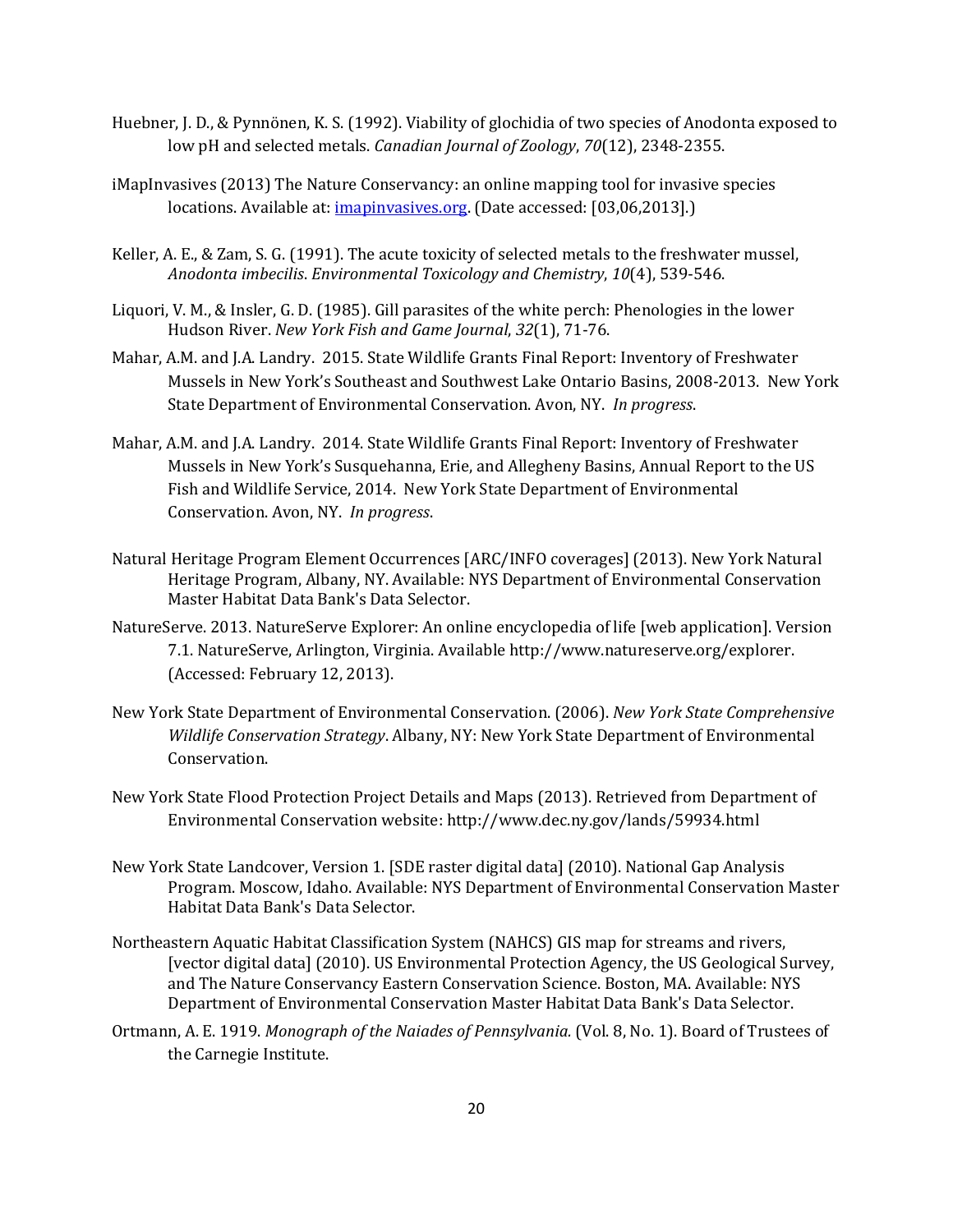- Pandolfo, T. J., Cope, W. G., Young, G. B., Jones, J. W., Hua, D., & Lingenfelser, S. F. (2012). Acute effects of road salts and associated cyanide compounds on the early life stages of the unionid mussel *Villosa iris*. *Environmental Toxicology and Chemistry*, *31*(8), 1801-1806.
- Roley, S. S., J. Tank, and M. A. Williams (2012), Hydrologic connectivity increases denitrification in the hyporheic zone and restored floodplains of an agricultural stream, *J. Geophys. Res.*
- Schlesinger, M.D., J.D. Corser, K.A. Perkins, and E.L. White. 2011. Vulnerability of at-risk species to climate change in New York. New York Natural Heritage Program, Albany, NY.
- Stansbery, D. H., & King, C. C. (1983). Management of Muskingum River mussel (unionid mollusk) populations. Final Report to the U.S. Department of Commerce, and the Ohio Department of Natural Resources. *Ohio State University Museum of Zoology Reports*. 79 p.
- State Pollutant Discharge Elimination System (SPDES) New York State [vector digital data]. (2007). Albany, New York: New York State Department of Environmental Conservation. Available: http://gis.ny.gov/gisdata/inventories/details.cfm?dsid=1010&nysgis=
- Stein, B. A., Kutner, L. S., Hammerson, G. A., Master, L. L., & Morse, L. E. 2000. State of the states: geographic patterns of diversity, rarity, and endemism. *Precious heritage: the status of biodiversity in the United States. Oxford University Press, New York*, 119-158.
- Strayer, D.L. & K.J. Jirka. 1997. The Pearly Mussels of New York State. New York State Museum Memoir (26): 113 pp., 27 pls.
- Strayer, D.L. and Malcom, H.M. 2012. Causes of recruitment failure in freshwater mussel populations in southeastern New York. Ecological Applications 22:1780–1790
- The Nature Conservancy (2009). Freshwater Mussel (Unionidae) Distributions, Catches, and Measures of their Viability across the Catches, and Measures of their Viability across the Allegheny River Basin in New York. Report submitted New York State Department of Environmental Conservation. The Nature Conservancy, Central & Western NY Chapter. Rochester, NY. 63 pp.
- Therres, G.D. 1999. Wildlife species of regional conservation concern in the northeastern United States. Northeast Wildlife 54:93-100.
- U.S. Fish and Wildlife Service. 1994. Clubshell *(Pleurobema clava)* and Northern Riffleshell *(Epioblasma tondosa rangiana)* Recovery Plan. Hadley, Massachusetts. 68 pp.
- Vaughn, C. C. and Taylor, C. M. (1999), Impoundments and the Decline of Freshwater Mussels: a Case Study of an Extinction Gradient. *Conservation Biology*, 13: 912–920
- Wang, N., Mebane, C. A., Kunz, J. L., Ingersoll, C. G., Brumbaugh, W. G., Santore, R. C., ... & Arnold, W. (2011). Influence of dissolved organic carbon on toxicity of copper to a unionid mussel